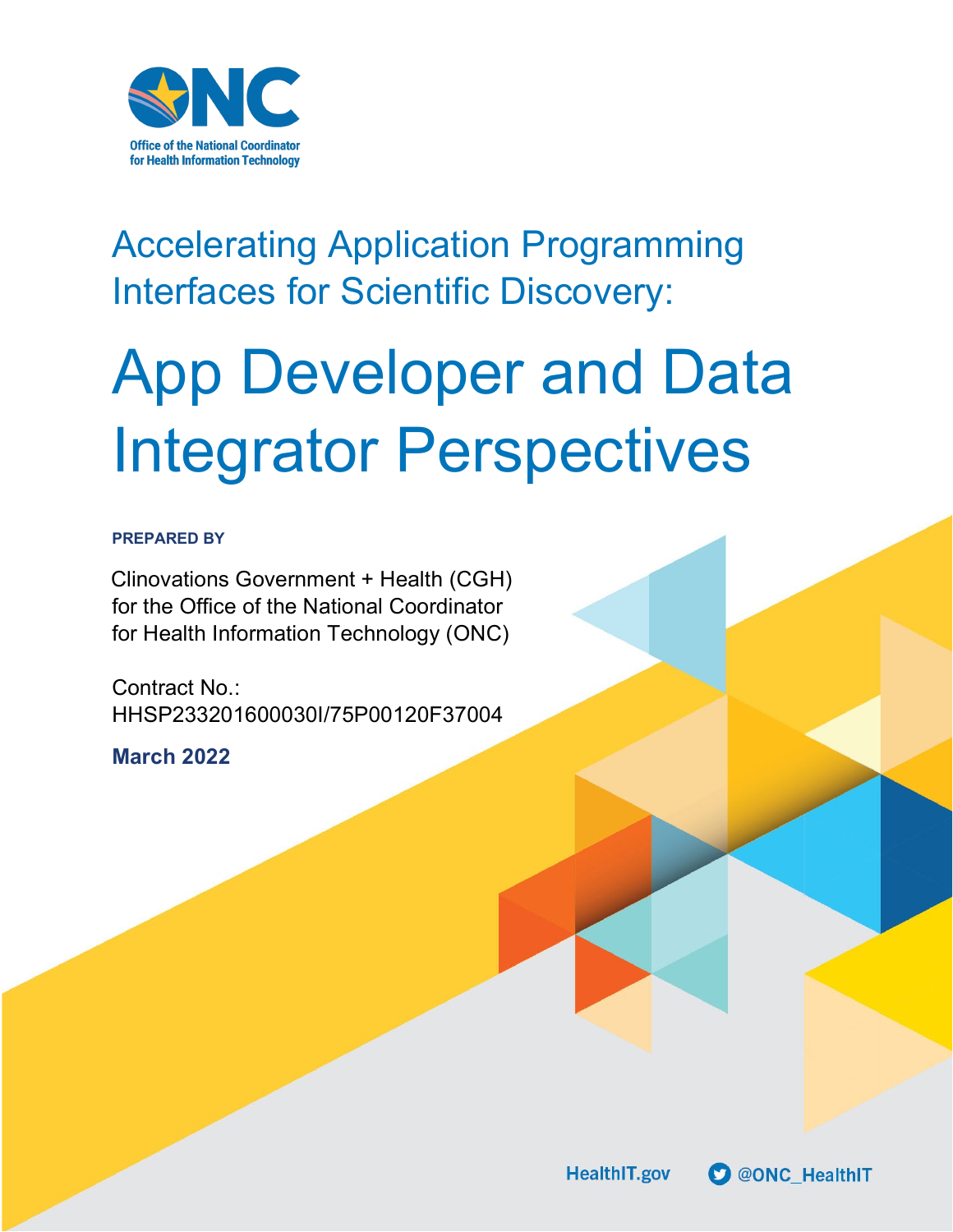# **Table of Contents**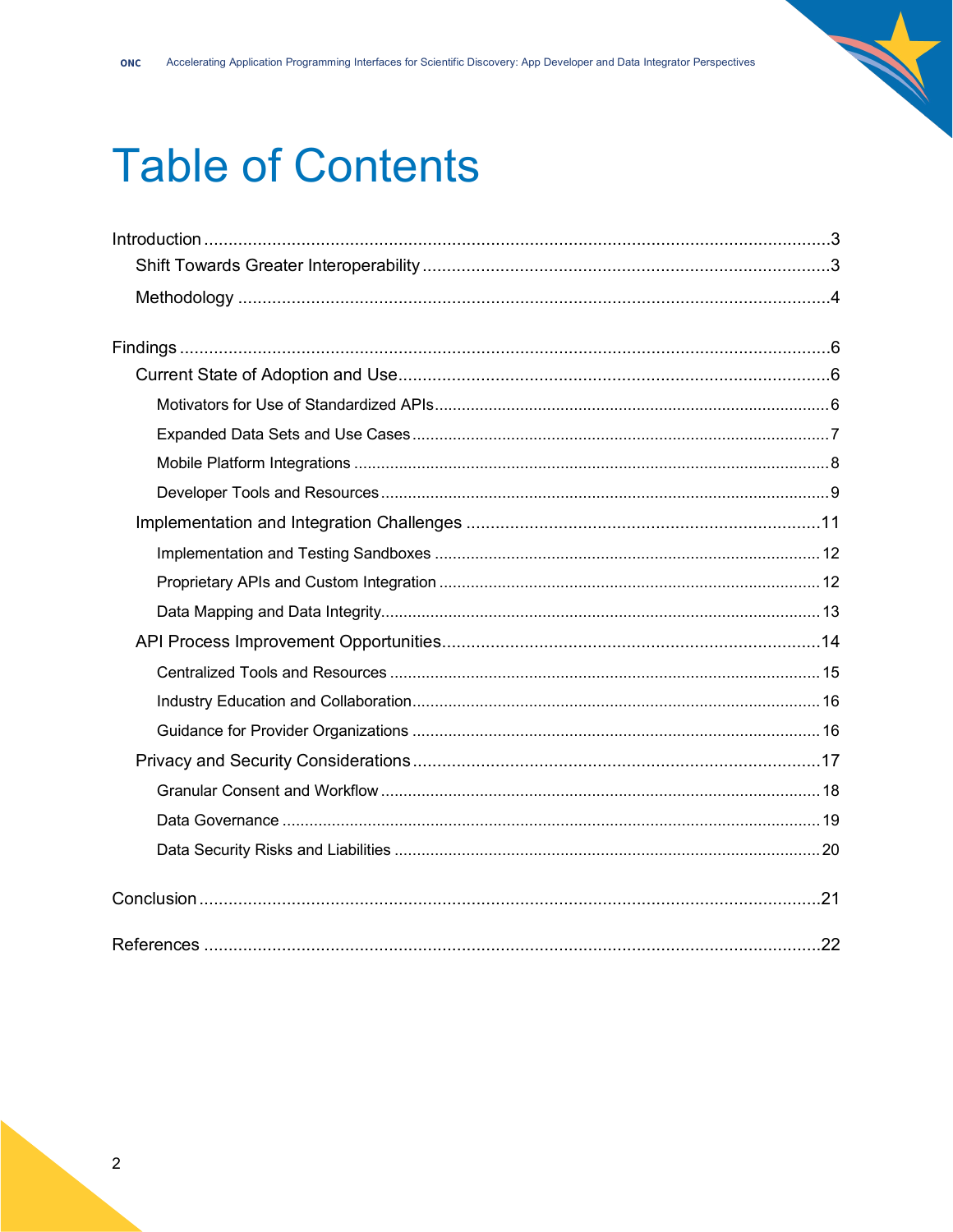

# <span id="page-2-0"></span>Introduction

With the recent proliferation of applications (apps) that collect, display, and use many types of health data, including those connected to remote monitoring devices, fitness trackers, survey tools, and electronic health records (EHRs), there are growing needs and opportunities for data to be available in a standardized format for health care and health research. Application programming interfaces (APIs) can be used to exchange these data, and apps can support clinical decisions and administrative functions, such as billing, condition management, research, population health, and more. APIs allow disparate systems, health care organizations, and stakeholders to share external data. By increasing the quantity and quality of data from source systems, researchers and clinicians may use additional health data to support their efforts.

The use of APIs and apps to exchange data between systems is not new to health care. Many private APIs that use proprietary and developer-specific mechanisms to access data have been used for years to share data across disparate systems and organizations. However, government and industry support for increased health data interoperability provided a catalyst for development of standardized approaches to collect and share data between systems without the need for costly and time-consuming software development. Standardized APIs are key drivers for greater interoperability of systems to achieve a more pro-competitive and transparent health care ecosystem, where data can be shared securely between patients, systems, and organizations.

In March 2020, the Office of the National Coordinator for Health Information Technology (ONC) released the Cures Act Final Rule,<sup>1</sup> which requires certain developers of certified health IT to adopt secure, standards-based APIs with the Health Level Seven (HL7®) Fast Healthcare Interoperability Resources  $(FHIR<sup>®</sup>)$  data exchange standard, and to provide specific business and technical documentation necessary to interact with the certified API technology. Together with CMS Promoting Interoperability Programs,<sup>2</sup> health IT developers are encouraged to support a more interoperable health IT ecosystem. These new federal requirements seek to accelerate the shift to enable consumers to store, aggregate, use, and share electronic health information (EHI) using APIs and third-party apps of their choice.

# <span id="page-2-1"></span>**SHIFT TOWARDS GREATER INTEROPERABILITY**

Standard APIs required under the Cures Act Final Rule include FHIR Release  $v4.0.1$  (R4)<sup>3</sup> standard for individual-level health data, and the FHIR Bulk Data Access API (Flat FHIR v1.0.1: STU 1)<sup>4</sup> for populationlevel health data. While the Cures Act Final Rule applies to certified API developers, it does not apply to third-party companies that specialize in data integration (hereafter referred to as "data integrators"). Their products include integration services, solutions and platforms to interoperate between health IT systems and third-party software (including apps) and exchange data between health care organizations.

The app development experience has traditionally been a time and resource-intensive, costly, and arduous process for both experienced companies and those new to the health care industry. App developers and data integrators work with varied quantity and quality of technical documentation, requirements, and administrative processes to complete the testing and approval cycles for their solutions. As a result, the product life cycle, from development through implementation, is often mired with confusing guidance, uncertain structures and fees, lengthy timeframes, and established customer prerequisites. This prevents entry into the health app marketplace from all but the most prominent or well-funded companies.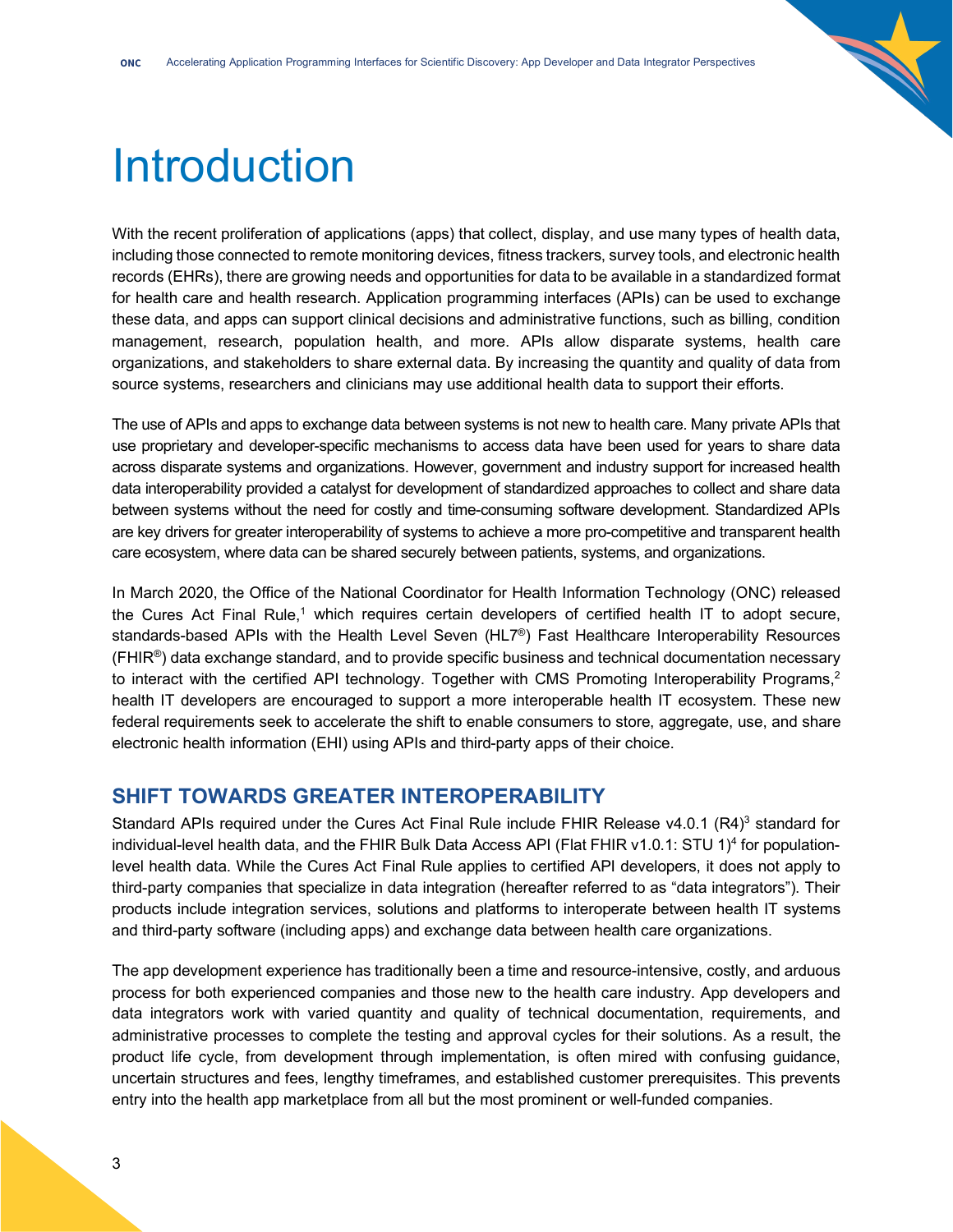The recent updates to regulatory requirements for health IT developers and providers to avoid information blocking and make EHI more readily available through the use of standardized APIs can lower barriers to entry and create a more level playing field. Both app developers and integrators will benefit from improved access to technical requirements, documentation, and testing processes, positioning them to bring innovative solutions to the health care marketplace.

Understanding app developers' and data integrators' perspectives is crucial to achieving a more seamless approach to developing, testing, and deploying health apps. This document describes app developer and data integrator needs and presents challenges, barriers, and opportunities as the health care industry continues to evolve in its use of standardized APIs and apps for health care and research.

# <span id="page-3-0"></span>**METHODOLOGY**

To better understand the needs of app developers and data integrators, as they use FHIR® and FHIR Bulk Data Access APIs, ONC contracted with Clinovations Government + Health to conduct key stakeholder discussions with nine (9) organizations involved in the development, deployment, and integration of APIs and apps across the health care industry. Participants were app developers, data integrators, or key stakeholders who support the app developer and data integrator community, including app consultants. Discussion participants were selected to provide relevant insights and perspectives based upon their expertise or roles in developing health apps or data integrating solutions with health IT systems or products. Data integrators included in these discussions were experienced in working with health IT developers and app developers to implement various types of health care apps using both provider-facing and patientfacing APIs. App developers included in these discussions were most experienced in building patient-facing apps, such as platforms and portals for billing, appointment scheduling, and access to EHR data. Discussions held for this analysis were conducted between November 2021 and September 2021, prior to Cures Act Final Rule compliance deadlines. Therefore, there may be perspectives shared in this report that reflect opinions of discussion participants based on the timing of the discussions and prior to certain changes being implemented by certain health IT developers.

Discussions explored the experience, methods, and approaches by which app developers and data integrators develop, test, and implement solutions to access data within health IT products (e.g., EHRs, medical devices, clinical databases). This report summarizes their needs, challenges and barriers, and areas for improvement that, if addressed, would aid app developers and data integrators as they seek to create novel solutions for the health care industry, researchers, and consumers.

Before each discussion, the contractor distributed background information regarding the project's scope and preliminary discussion topics to the app developers and data integrators. Specific topics addressed during the discussions were:

- Knowledge of the regulations and certification requirements for use of APIs;
- App development processes and experiences with various health IT developers;
- Level of experience with different health IT systems and products;
- Opportunities to improve the app development and integration process; and
- Privacy and security issues associated with APIs and apps.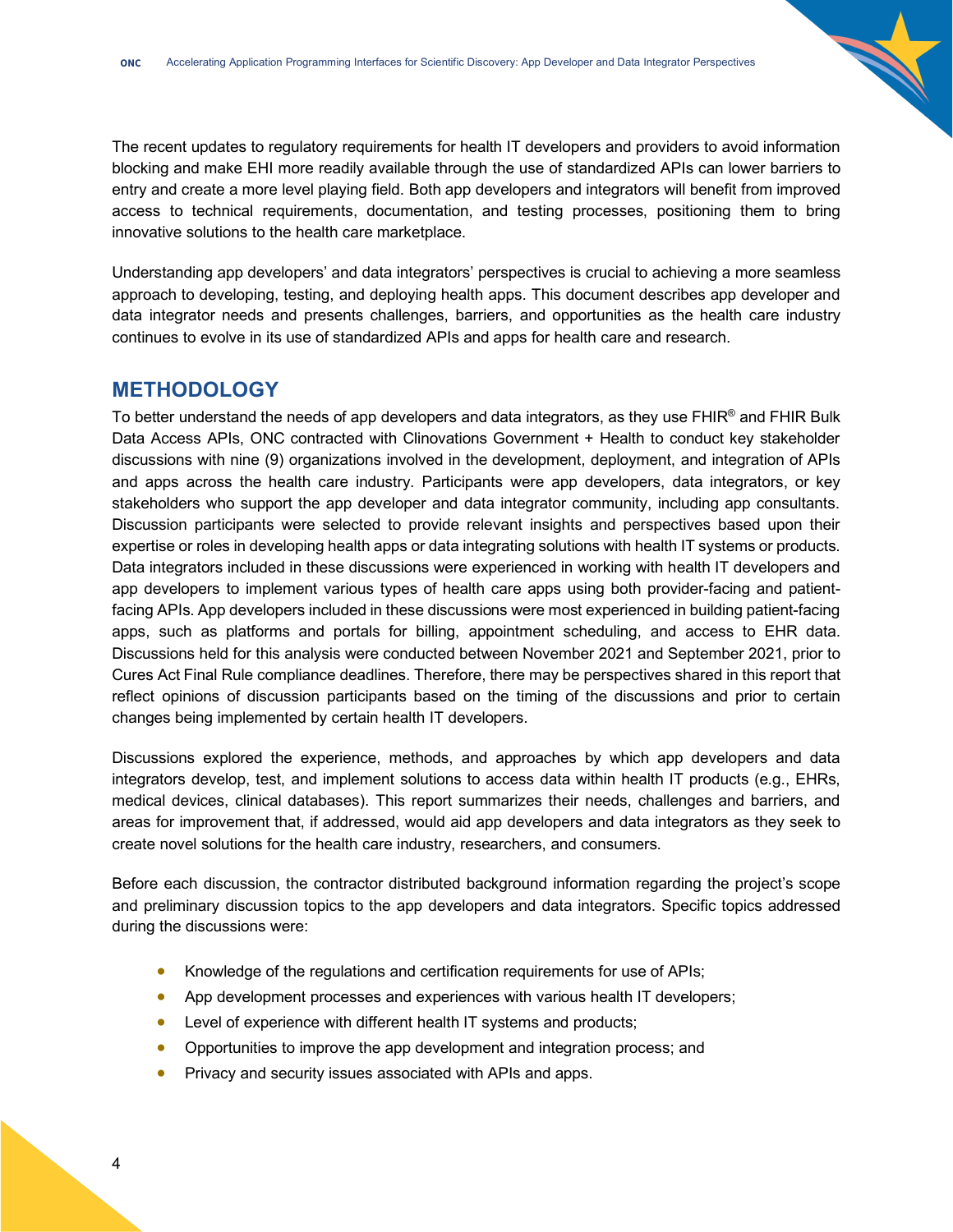A facilitator led the discussions and an analysis team documented each discussion, organized the information collected, and assisted in identifying and analyzing key themes and findings using grounded theory techniques.<sup>5</sup> This report summarizes common themes, findings, challenges and barriers, and opportunities detailed during the discussions.

The organizations included in this report and their respective discussion participants are listed in Table 1.

| <b>Stakeholder</b>    | <b>Organization</b>             | <b>Role</b>                                              | <b>Discussion</b><br><b>Participant</b> |
|-----------------------|---------------------------------|----------------------------------------------------------|-----------------------------------------|
| Data Integrator       | 1upHealth                       | <b>Chief Executive Officer and</b><br><b>Co-founder</b>  | <b>Ricky Sahu</b>                       |
| Data Integrator       | 1upHealth                       | <b>Chief Products Officer</b>                            | Doug Williams                           |
| <b>App Developer</b>  | Apple                           | <b>Clinical and Health</b><br><b>Informatics Lead</b>    | <b>Ricky Bloomfield</b>                 |
| <b>App Developer</b>  | <b>Bridge Patient</b><br>Portal | <b>Chief Executive Officer</b>                           | <b>Josh Deutsch</b>                     |
| <b>App Developer</b>  | <b>Bridge Patient</b><br>Portal | <b>Chief Technology Officer</b>                          | <b>Josh Orueta</b>                      |
| <b>App Developer</b>  | Common Project                  | <b>Chief Product Officer</b>                             | <b>JP Pollak</b>                        |
| <b>App Developer</b>  | Navimize                        | <b>Co-Founder and Chief</b><br><b>Technology Officer</b> | <b>Kavita Mangal</b>                    |
| <b>App Developer</b>  | Navimize                        | <b>Senior Software Architect</b>                         | <b>Alex Harvey</b>                      |
| Data Integrator       | Redox                           | <b>President and Co-Founder</b>                          | Niko Skievaski                          |
| <b>App Developer</b>  | Rx.Health                       | <b>Founding Chief Executive</b><br><b>Officer</b>        | <b>Ashish Atreja</b>                    |
| <b>App Developer</b>  | Rx.Health                       | <b>Chief Executive Officer</b>                           | <b>Richard Strobridge</b>               |
| <b>App Developer</b>  | Rx.Health                       | <b>Chief Solutions Architect</b>                         | <b>Sarthak Kakkar</b>                   |
| <b>App Consultant</b> | <b>SMART Health IT</b>          | <b>Senior Technical Lead</b>                             | <b>Dan Gottlieb</b>                     |
| Data Integrator       | <b>Zus Health</b>               | <b>Product Manager</b>                                   | <b>Brendan Keeler</b>                   |

### *Table 1. App Developer and Data Integrator Perspectives: Discussion Participants*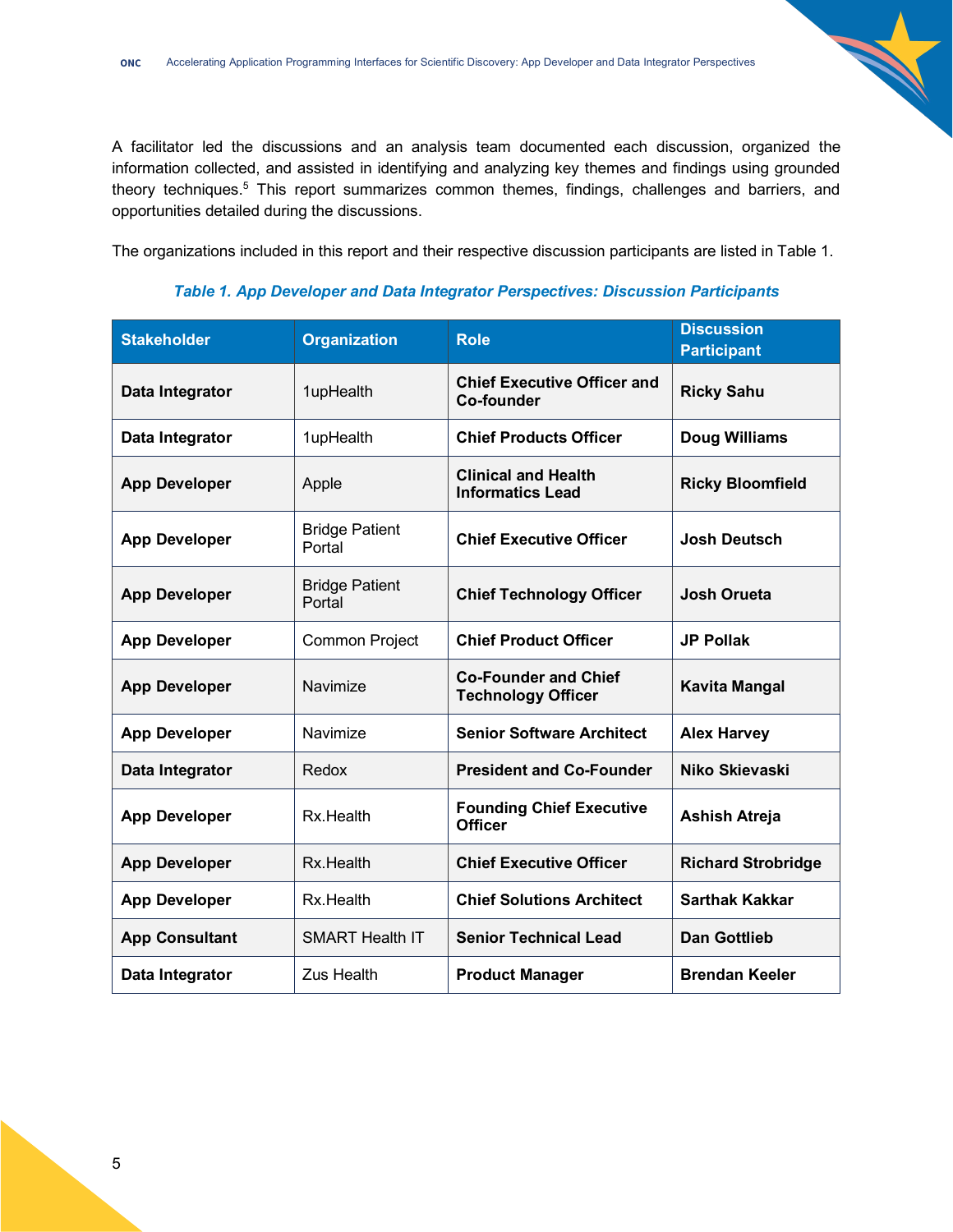

# <span id="page-5-0"></span>**Findings**

# <span id="page-5-1"></span>**CURRENT STATE OF ADOPTION AND USE**

While the use of proprietary APIs, standardized APIs (such as FHIR® and FHIR Bulk Data Access APIs), and apps by patients and providers are still emerging, discussion participants described an evolving landscape with steady progress towards greater adoption and use of APIs and apps. Many health care providers are beginning to leverage digital health technologies as part of their strategic initiatives to engage patients and promote interoperability of health IT systems across their enterprise. As a result, discussion participants emphasized the move towards more patient-centered care and described many use cases for APIs and apps that would assist in clinical workflows and enhance patient care processes.

While the availability of standards-based API solutions in the marketplace remains low, there has been significant progress over the last three years. Initially FHIR was used primarily in research settings and over the last year FHIR-based APIs have been used in a growing number of widely available patient-access apps and some research apps. The landscape for API-based solutions will need to continue to evolve to meet the needs of key stakeholders in health care and research. When asked to describe the current motivators for the adoption and use of standards-based APIs and apps by providers and patients, discussion participants expressed the following key themes:

- Standardized workflows and processes will promote further innovation for digital health and mobile app solutions.
- Use of interoperable data across multiple EHRs and health systems remains a strong motivator of using standardized APIs and apps.
- Regulations and certification requirements (Cures Act Final Rule, Centers for Medicare and Medicaid Services (CMS) Interoperability and Patient Access Final Rule) motivate health IT developers, providers, and payers to implement interoperable solutions and provide greater access to EHI.
- The potential for "plug and play", seamless connections to multiple systems will help drive a "self-service" model at lower costs, with fewer resources, and a shorter development life cycle.

# <span id="page-5-2"></span>**Motivators for Use of Standardized APIs**

The Cures Act Final Rule requires FHIR APIs and specific business and technical documentation necessary to interact with the certified API technology. Furthermore, the Cures Act Final Rule requires the adoption of the United States Core Data for Interoperability version 1 (USCDI v1) standard, with future versions of the USCDI voluntary.<sup>6,7</sup> USCDI v1 provides a standardized but limited set of data classes that promote interoperable data exchange, including patient demographics, clinical notes, vital signs, allergies and intolerances, immunizations, and procedures. ONC provides avenues to add additional data classes through the ONC New Data Element and Class (ONDEC) submission system, with USCDI revisions reviewed and finalized by the following July. USCDI v2 was released in July 2021 and USCDI v3 is already under development. Several discussion participants provided feedback during the USCDI public comment period and assisted in identifying and justifying additional data classes and elements.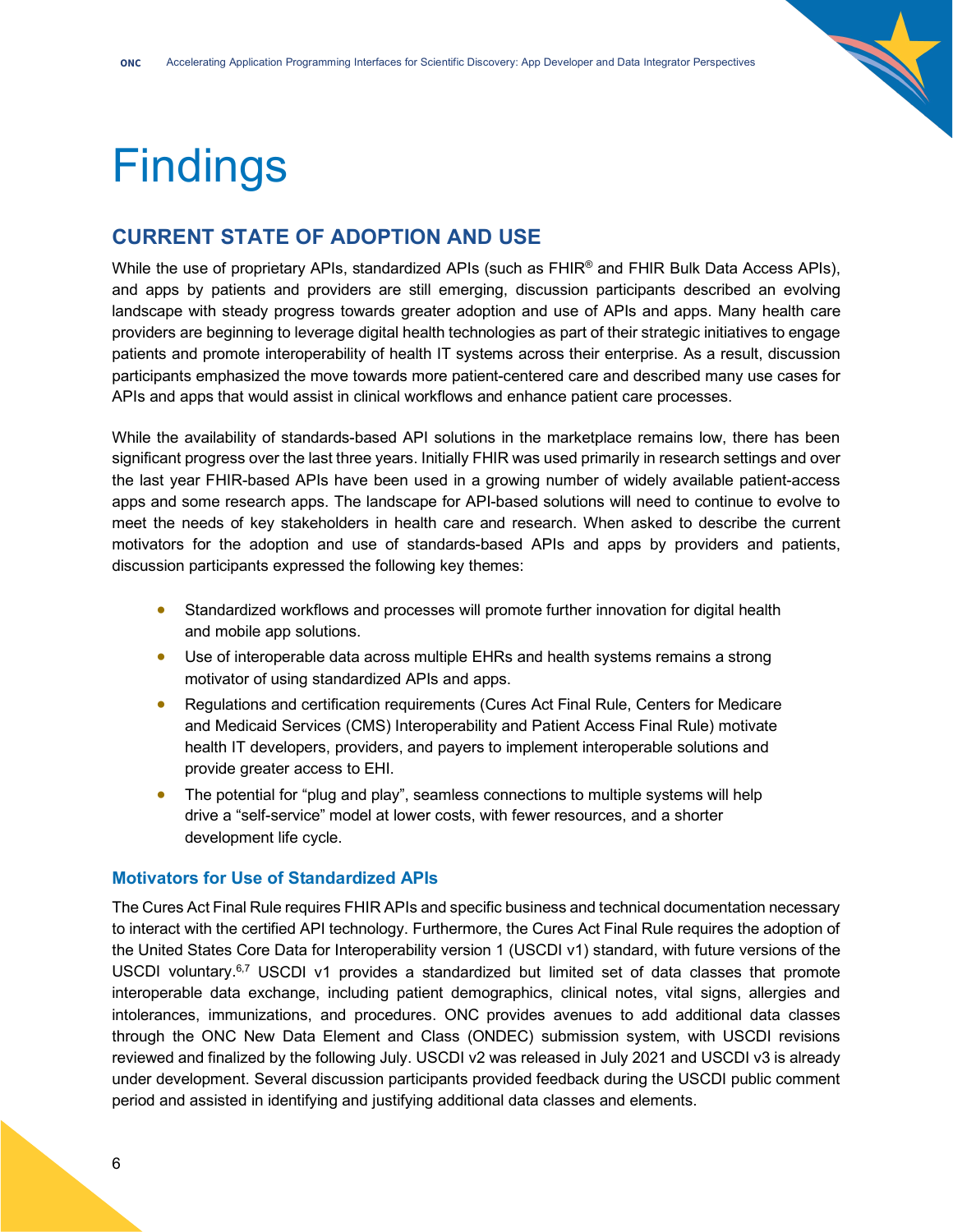As a part of the Merit-based Incentive Payment System (MIPS) under the Medicare Access and CHIP Reauthorization Act of 2015 (MACRA),<sup>8</sup> using certified EHR technology (CEHRT) may aid with MIPS reporting in three out of the four grading categories (quality, promoting interoperability, and improvement activities) and qualify providers for a MIPS payment adjustment (positive, negative, or neutral). As a result, providers are increasingly adopting technologies and digital health tools that may help them qualify for MIPS payments. With these important business drivers and regulations, app developers and data integrators will have additional building blocks and incentives to create and develop apps for providers, researchers, and patients using standardized APIs.

Outside of policy-led initiatives to increase standardization of technologies within digital health, all discussion participants described beneficial aspects to standardization. One discussion participant noted that standardized APIs helped foster greater sharing of data between health care organizations. Another discussion participant believed the USCDI data set is a significant step forward, as it offers well-organized and usable data for app development. Another discussion participant noted negligible software development cost and resource burden when using standardized APIs because the apps require little ongoing maintenance. Recent experiences using standards-based APIs prompted several discussion participants to articulate a vision of generally available API gateways that enable seamless integration of their apps into a large ecosystem of multi-vendor health IT systems and products.

# <span id="page-6-0"></span>**Expanded Data Sets and Use Cases**

While discussion participants described significant progress using standards-based APIs, they called for additional data sets and listed several expanded use cases for standardized APIs and apps. Most applications developed using existing standards-based APIs supported patient access to their health information contained in EHRs and offered basic data aggregation capabilities. Apps that offered additional capabilities depended upon proprietary or private APIs or working with a data integrator that had already completed integration with certain EHRs to obtain larger data sets.

When asked about future expansion of standardized APIs in the provider setting, one discussion participant prioritized two scenarios that currently use proprietary write-back APIs: appointment scheduling and patient payment processing using a patient portal on their mobile device or personal computer. In both use cases, manual reconciliation is still required to ensure data quality and accuracy, but as standardized APIs become more available and sophisticated, automatic reconciliation of data may be possible.

Although the use of  $FHIR^{\circledast}$  Bulk Data Access APIs is still emerging in the market, two participants discussed the rapid uptake of this API, primarily by CMS. CMS is using FHIR Bulk Data Access APIs in multiple pilots, driving use of this API by providers, drug plans, and Accountable Care Organizations (ACOs). The bulk data API is either available or being implemented in many FHIR server platforms including those offered by Amazon, Google, IBM, and Microsoft

Discussion participants shared the USCDI data set is a critical and necessary step forward in API and FHIR integration. However, there are challenges when implementing APIs, particularly for research-specific use cases or in commercial settings. One challenge described was that sometimes in conducting novel research there may be one or two data elements missing that aren't available through the FHIR interface, or there may be a need to write-back a specific data element that is not available. In those cases, developers or researchers will create workarounds to gather slightly more data then needed and filter it down in the app. Consequently, when data elements are missing or a particular FHIR® resource type can't be written back,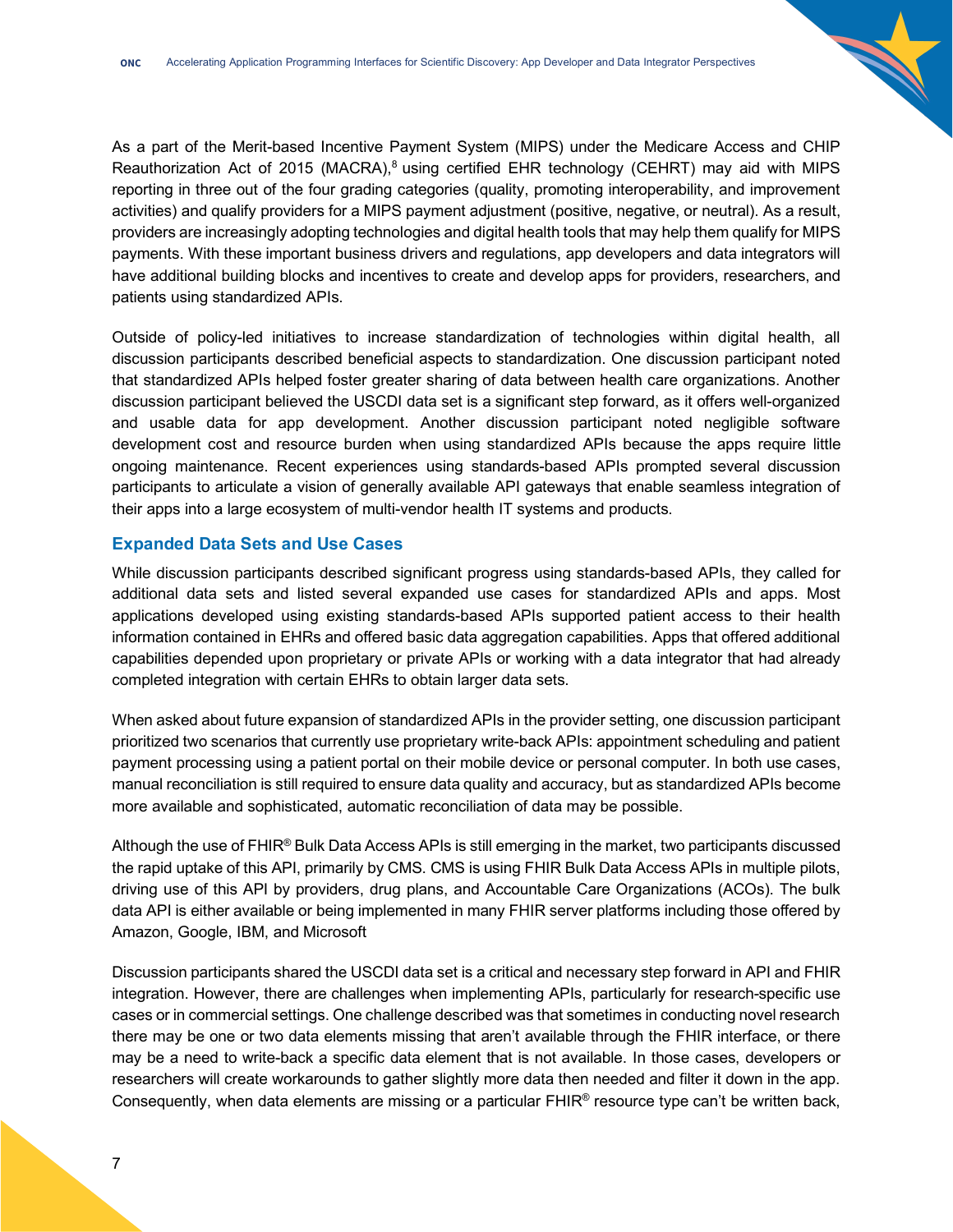developers will move to the native APIs. This increases the cost, resources, and maintenance associated with integration because the app may need to work differently with each different vendor and/or platform.

In academic and commercial research settings, non-standardized and standardized APIs and apps are emerging as pathways for gathering critical research data. For example, several discussion participants described the development of apps to streamline the patient or volunteer enrollment process for clinical trials. Once enrolled, APIs are used to gather the enrollee's data and share it with the organization's data warehouse or project database. Two discussion participants highlighted interest in the market to create apps using FHIR Bulk Data Access APIs to pull large quantities of patient or volunteer data from pre-existing data warehouses. One discussion participant noted that this is most commonly achieved today by using direct database queries using Structured Query Language (SQL) or another programming language. However, the discussion participant stated the goal for the future is to at least partially transition to using the FHIR Bulk Data Access APIs for this process.

As consumers continue to embrace digital health solutions, software companies have increasingly invested in API and app technologies that aid in developing these products and solutions. Cloud computing platforms offer many services that are of value to many app developers, including Software-as-a-Service (SaaS), cloud storage, and data backup capabilities.<sup>9</sup> With the large platform vendors developing FHIR servers that support FHIR Bulk Data Access APIs, participants described advanced analytic capabilities from cloud computing platforms as a driver for use and adoption of FHIR Bulk Data Access APIs. While bulk data APIs may be needed as a mechanism to obtain data across different EHRs, these FHIR server platforms are implementing secure, standards-based APIs to support data access to their platform by third-party apps as a method to hold data temporarily or permanently in their application data store before transferring it to the end-user (e.g., provider, patient, researcher).

### <span id="page-7-0"></span>**Mobile Platform Integrations**

With government policy encouraging the use of standards to promote interoperability, lower cost, and enable greater data exchange, native mobile platform app developers have championed and committed to developing health apps that conform to standards-based and non-proprietary technologies. This has greatly contributed to increased access to health data by patients and other key stakeholders. As of September 2021, the Apple Health iOS app is connected to nearly 400 health care institutions. Eight health IT developers, the Veterans Administration (VA), and two national laboratories support either FHIR DSTU2 or FHIR R4 connections to the Apple Health app in the United States.<sup>10</sup> CommonHealth, the Android equivalent of the iOS-based Apple Health app, allows Android users to collect and manage their personal electronic health data. As of September 2021, nearly 400 health care institutions are connected to the CommonHealth app. At least four health IT developers, the Veterans Administration (VA), and two national laboratories support either FHIR DSTU2 or FHIR R4 connections to the CommonHealth app in the United States.<sup>11</sup>

With both Apple Health and CommonHealth apps, users can share their data with health services, organizations, and third-party health care apps that they trust. For third-party app developers, the CommonHealth app provides them with a FHIR testing sandbox suite and a framework to build their apps. By enforcing a commitment to interoperability and use of standards, Apple and the Commons Project have accelerated a market that drives health IT developers, app developers, health systems, and providers to adopting FHIR® APIs if they want to participate in the Apple Health and CommonHealth app network.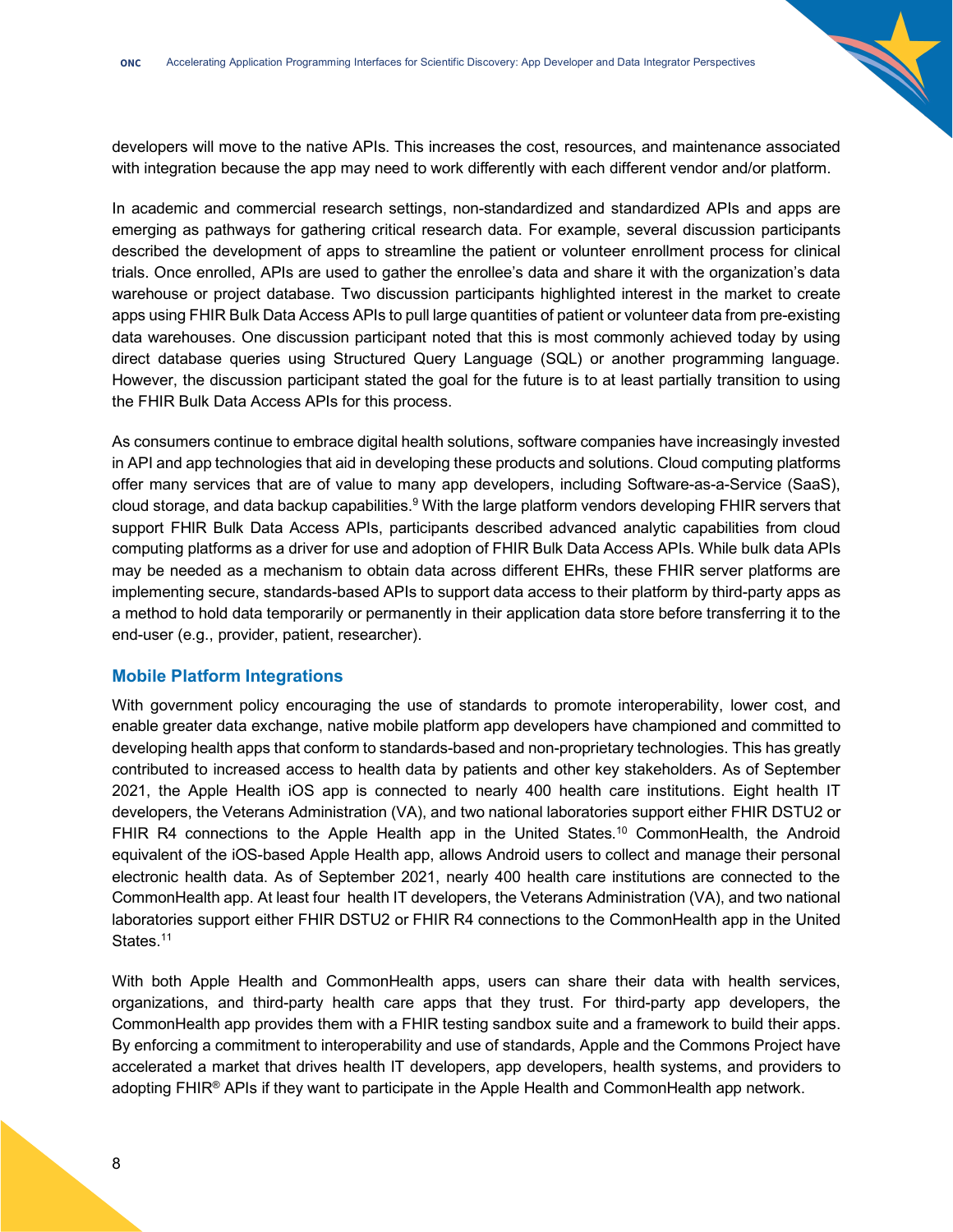### <span id="page-8-0"></span>**Developer Tools and Resources**

While discussion participants agreed there is promise and reward for the development, deployment, and integration of apps built using standardized APIs, they described some of the key barriers and challenges encountered when developing these apps, especially when integrating their app(s) with an existing EHR. Overall, the app developer and data integrator discussion participants expressed the following key themes when describing their experience working with various health IT developers:

- Health IT developers are inconsistent at making app development resources and documentation (FHIR resources, access points, endpoints, etc.) available on publicfacing websites.
- Health IT developers generally grant access to the required APIs and data sets but may not provide enough sample data to thoroughly test their app functionality.
- App developers/data integrators generally do not have policy or standards specialists that understand government policies (Cures Act Final Rule, etc.) and/or technology standards (FHIR R4, FHIR Bulk Data Access) – especially the smaller app developers who may not be informed regarding policy and/or the ONC's Health IT Certification Program.
- Cost barriers and lack of resources continue to be challenges for app developers, data integrators, and health systems when developing or implementing standardized APIs and health care apps, despite policies aimed at reducing overall cost.

Discussion participants highlighted the lack of support and the minimal availability of developmental resources (i.e., documentation, APIs, sandboxes, etc.) from health IT developers as major bottlenecks for the development and testing process. One discussion participant reported difficulties gaining access to a FHIR API because the health IT developer knew that the API would be used to connect with a competing product. While some health IT developers provide easy access to development and testing resources, two discussion participants stated that they encountered a series of challenges with others. In some current instances, the health IT developer requires app developers to have a fully FHIR-compliant app before testing. In other cases, the health IT developer requires the app developer to have a pre-existing customer before testing. Sometimes, the health IT developer requires that both requisite conditions are met.

These barriers create dilemmas for app developers and data integrators. For example, an app developer or integrator cannot gain access to test FHIR resources or development sandboxes to create a FHIRcompliant app because they do not have a customer, but they cannot get a customer because they do not have a fully functioning and integrated app. A few health IT developers offer an alternative method to provide access to their resources (i.e., documentation, APIs, sandboxes, etc.) and testing sandboxes by

setting a fee that app developers and integrators must pay (see Figure 1). Often, app developers and integrators do not have the required funds unless they have secured a third-party funder (i.e., venture funds, grants, customers, etc.). Furthermore, one discussion participant described the legal documentation and consent that third-party app developers often must obtain before developing and connecting an app to a health system's EHR.

**f** "We're a lot closer than we used to<br>be but I don't think we're at the<br>stage where somebody can come **be but I don't think we're at the stage where somebody can come up with an innovative app in their garage and actually deploy it to the healthcare system."** "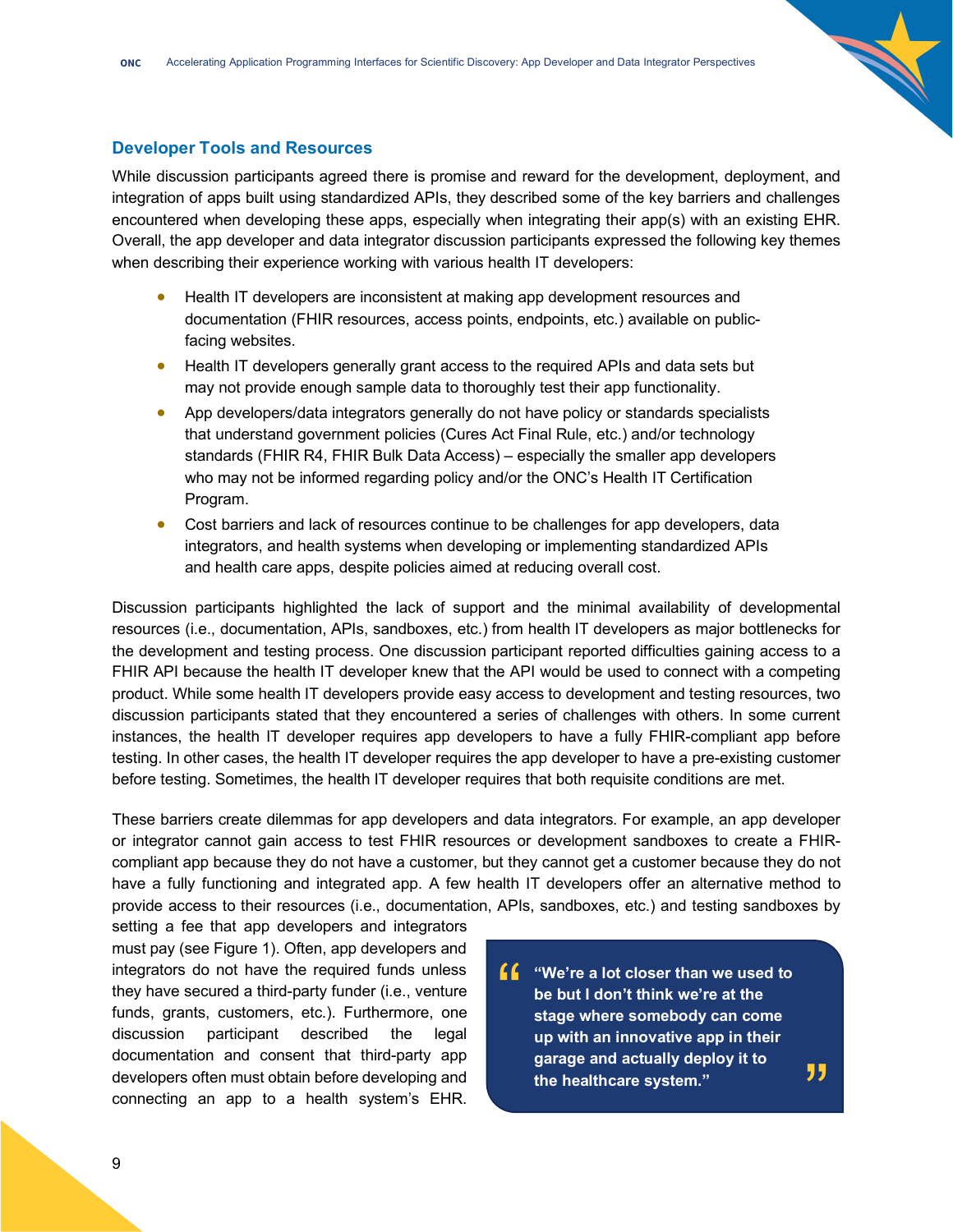Examples of these legal documents include data source agreements, data use agreements, connectivity agreements, agreements to use personalization, and IT support agreements.



#### **Figure 1: App Development Resource Access Tiers**

Discussion participants claimed that many health IT developers are not FHIR®-enabled and that many of the FHIR-enabled health IT developers do not offer the APIs that many app developers and data integrators need to develop their apps. One discussion participant acknowledged that FHIR-enabled health IT developers granted them access to the required APIs and data sets (C-CDAs, etc.), but these required APIs and data sets do not contain enough data elements or are not those that app developers and data integrators need for their apps. The participant stated that app developers want patient-facing APIs that enable capabilities, such as self-scheduling, bi-directional bill-pay, and messaging with providers. As a result, one discussion participant stated that their company was moving away from standardized APIs due to numerous limitations and indicated that it will be easier to create proprietary APIs or interfaces.

One discussion participant posited that the gap would remain in available data classes and data elements, resulting in limited FHIR API (R4) access to data classes and data elements that app developers and data integrators need. The same discussion participant argued that additional data classes and elements should be required since large data sets with various data classes and data elements can always be managed with filters. Another discussion participant explained that the FHIR standard has the capability to contain a larger amount of data in the raw specifications compared to other data standards and specifications, such as the Observational Medical Partnership (OMOP) Common Data Model. The same discussion participant stated that FHIR supports a greater amount of data classes and data elements than what is typically found in the EHR. Even though app developers and integrators may get access to a broader selection of data classes and elements by using standards-based FHIR R4 APIs, they may still encounter challenges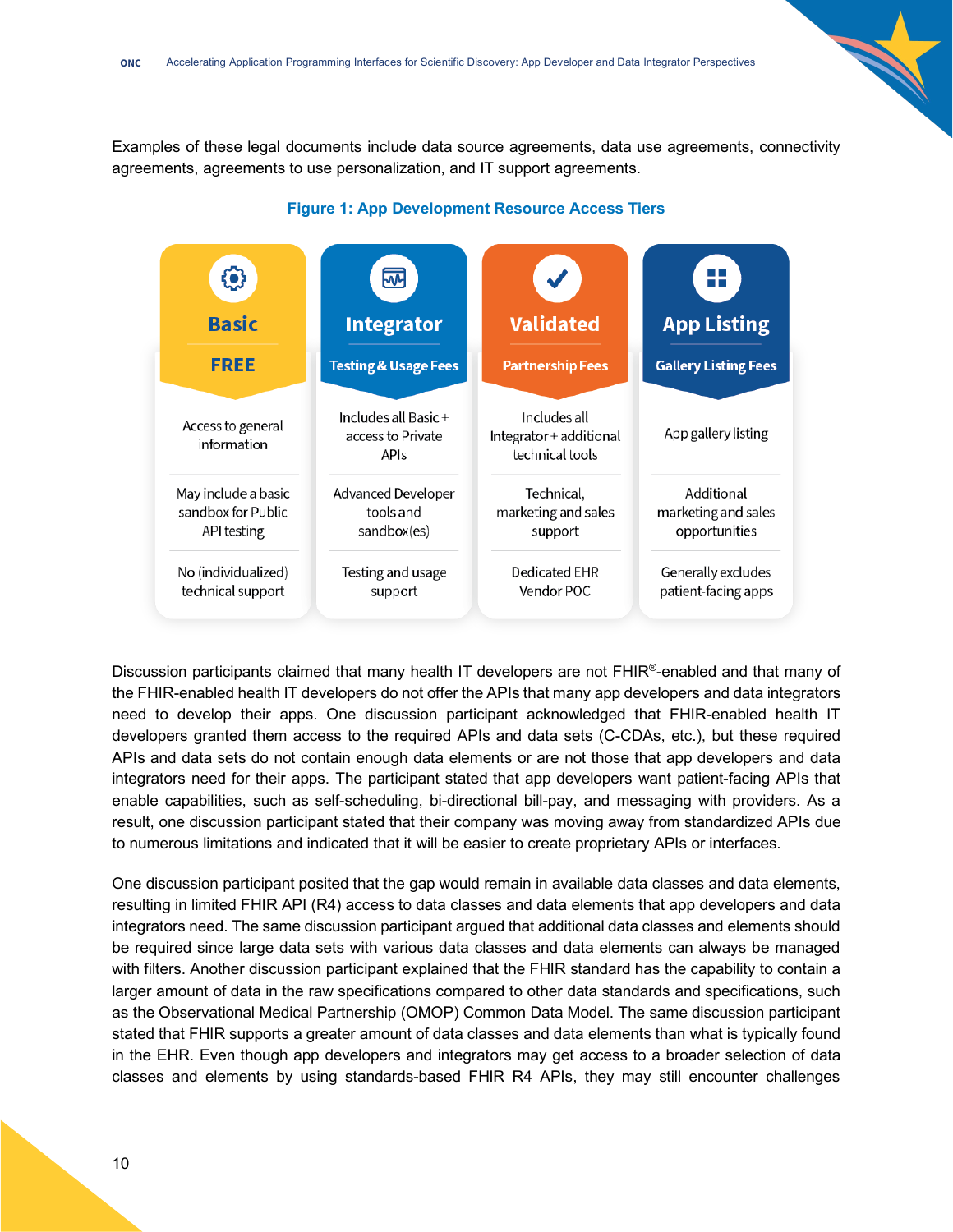developing and integrating apps into different health IT products and health systems, due to the variances in data element terminologies, mappings, and standards used by health IT product end-users.

# <span id="page-10-0"></span>**IMPLEMENTATION AND INTEGRATION CHALLENGES**

When asked to describe the process of integrating their apps with various health IT systems and products, including EHRs, discussion participants described several challenges and barriers. One discussion participant asserted that there are no business incentives for health IT developers to decrease implementation burden and suggested that disincentives may exist. The participant stated that in many cases, there is a lack of access and transparency to each health IT developers' FHIR® API developmental resources (e.g., documentation, APIs, sandboxes), creating unnecessary burden on the app developer.

Discussion participants reported that some health IT developers provide easy access to quality documentation, while others do not. Often it is difficult for app developers and data integrators to gain access to these relevant resources due to unknown endpoints (i.e., FHIR, private health IT developerspecific APIs, custom APIs, data source endpoints) and integration times based on the health IT developer's customer priority and support team's bandwidth. In addition, three participants commented that health IT developers often give priority access to resources and support staff to app developers who have brand recognition.

Confusion often arises in scenarios where there may be one endpoint for multiple provider organizations, and the app developer needs to discern which client they are attempting to test their app. For example, in a heavily concentrated geographic region, such as New York City, many health systems use the same EHR product and share an endpoint, though they are separate organizations. This creates confusion because app developers may not be aware of the different organizational entities and who is affiliated with the same institution. To alleviate these burdens, two discussion participants suggested creating public directories that document health IT developers' APIs and endpoints that app developers and integrators can access if they receive prior approval from each health IT developer.

Other common challenges and barriers described by discussion participants included:

- Custom/proprietary (non-standardized) APIs are often required to connect to EHRs because 1) the standardized APIs are not available in all versions of the software product(s), 2) the standardized APIs do not extract enough data, or 3) the customer wants to perform functions (such as write-back) that cannot be accomplished with the current version of their EHR.
- Data mappings may vary across systems or organizations, making it difficult to exchange data without curating and manipulating source data.
- Support from health IT developers has been inconsistent, creating undue burden and project delays for both app developers and provider organizations.
- APIs are not always forward and backward compatible and may result in rework; users will need to ensure that data [mappings] are not lost when versions are updated.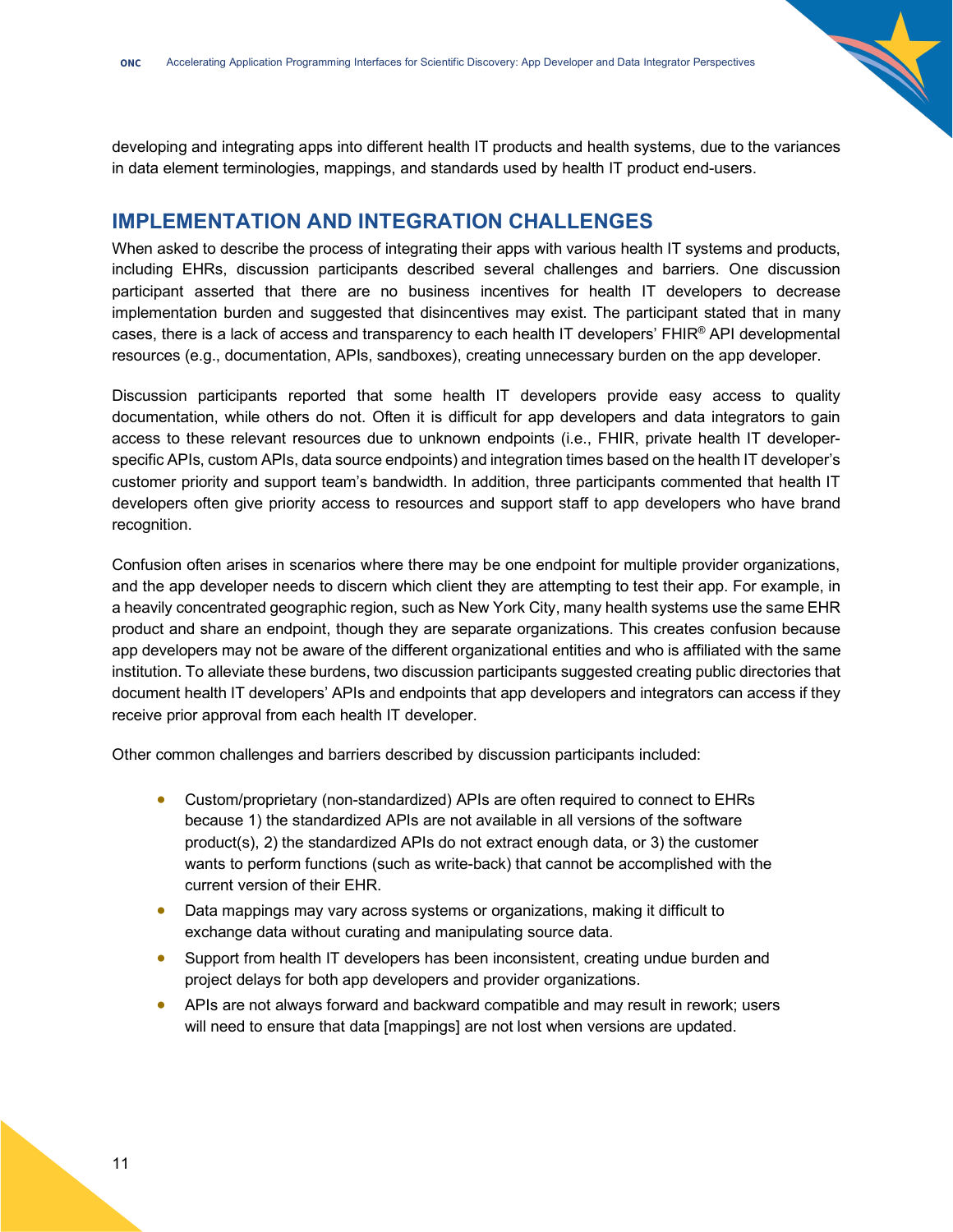### <span id="page-11-0"></span>**Implementation and Testing Sandboxes**

To work around implementation and integration barriers, some app developers and data integrators use public sandboxes to develop and test their apps without integrating them into a health IT developer's product. In many instances, these public test sandboxes may not offer an accurate or relevant test environment. One discussion participant noted that they have seen many examples of app developers testing their app in a public test sandbox that contains a larger number of APIs, data classes, or data elements compared to what a health IT developer may offer, making it more challenging to integrate into a health IT developer's product. The complications usually stem from privacy concerns, security concerns, and integration with other pre-existing infrastructure, such as the health IT developer's codebase, data fields, and data elements. In many cases, these apps are not deployable in a real-world client organization.

When asked if provider organizations understand the app development, integration, and deployment process, several discussion participants believed that most providers, especially clinicians, do not understand the standard processes required for apps developed using sandbox environments to be successfully deployed in health systems for patient care. One discussion participant discussed this gap by highlighting two examples that occur frequently. In the first example, clinicians with research projects or algorithms that they want to build often test them using public  $FHIR<sup>®</sup>$  sandboxes and testing tools (e.g., InterSystems, Logica Health, Inferno). These sandboxes support a much broader set of APIs and data than are available at most health care organizations, resulting in the research project or algorithm not being deployable at their health system. They described a second example which involved clinicians who built provider-facing apps using functionality that is not yet readily available on the market. Examples include Clinical Decision Support (CDS) Hooks and certain SMART (Substitutable Medical Applications, Reusable Technologies) on FHIR functionalities (write-back capabilities, access to all data elements, etc.). For provider-facing apps that do get deployed, they often require a back-end integration engine or private APIs because there are often data elements needed that are not available through FHIR.

### <span id="page-11-1"></span>**Proprietary APIs and Custom Integration**

Many discussion participants stated that, if a standardized API is not available to gain access to a particular data element in the health IT developer's product, they need to either use custom and/or proprietary APIs or create workarounds using different standards and methods. Custom and/or proprietary APIs may not be problematic if an app developer or data integrator only creates or integrates an app for one health IT product. However, many app developers and data integrators would need to change out substantial portions of their software to adapt their codebase to integrate their apps into other health IT products. Two discussion participants noted that if an app developer or data integrator creates a workaround, they typically use HL7<sup>®</sup>v2 standards and direct database connections.

- **f** You have HL7 being still the<br>primary method of connectin<br>Cerner and Epic, let alone there **primary method of connecting for Cerner and Epic, let alone the 91 EHRs [that] we've connected to as you go down the long tail.** "
- **A** fair assumption that with any<br>
vendor that we would typically<br>
work with on the mid-market spectra that has an ABL probably three **vendor that we would typically work with on the mid-market space that has an API, probably three quarters of the endpoints are created through HL7 and direct database connections.** "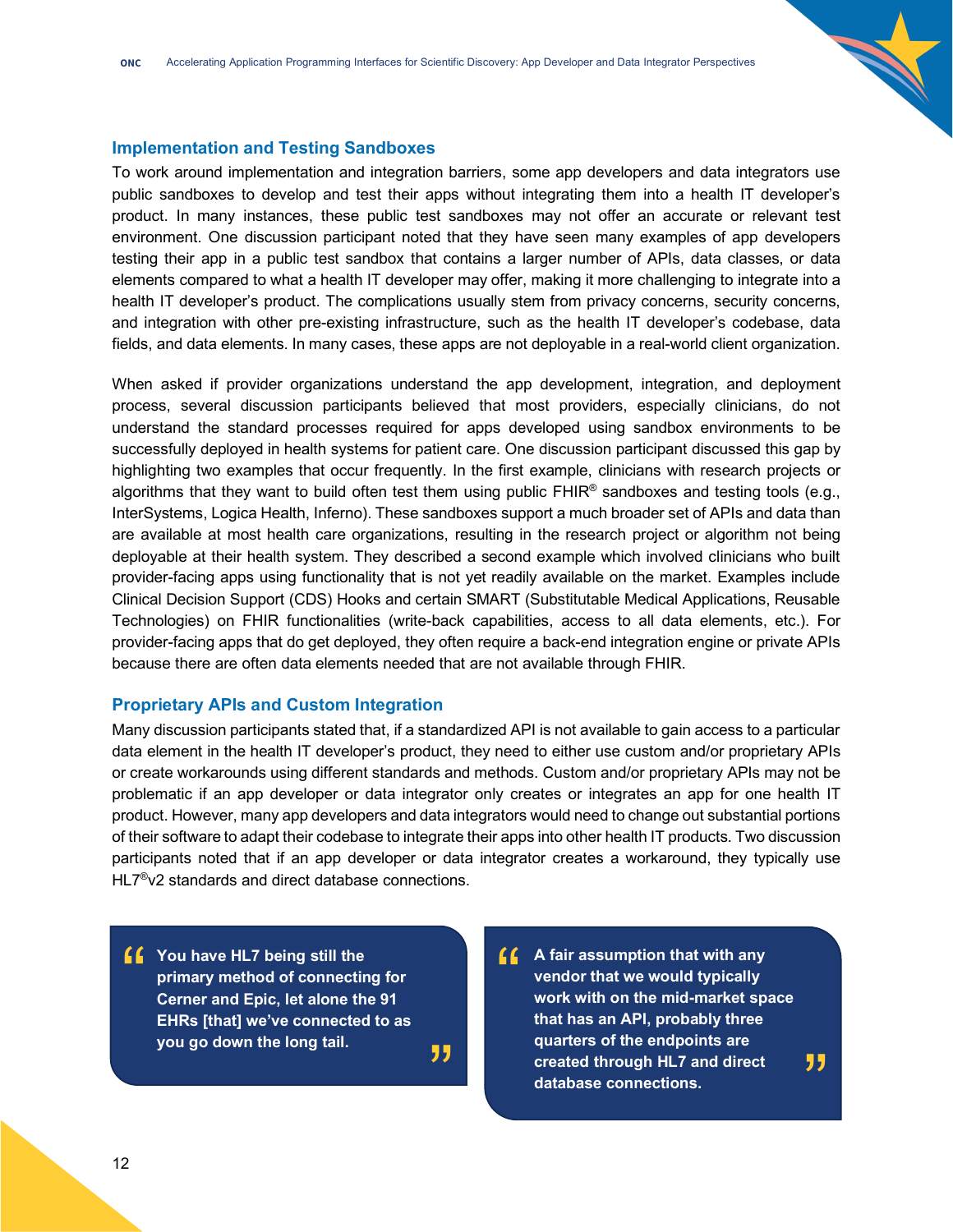These limitations caused one discussion participant to move his company away from using standardized APIs to using customized APIs and connecting directly into a customer's database. Another discussion participant described attempting to emulate the FHIR® Bulk Data Access APIs because they were not yet readily available in the market. In this example, the discussion participant integrated into the provider organization's EHR using the available set of APIs (FHIR, private, public). The data was extracted and stored in a standard format and mapped and stored in a separate SQL database, allowing the end-user to manipulate and partition the data similarly to the FHIR Bulk Data Access APIs. Even with health IT developers implementing their FHIR Bulk Data Access APIs in response to the Cures Act Final Rule, one discussion participant speculated that it would take months or even years to implement them fully, due to the difficulties and challenges of mapping pre-existing data sources and standards into the new standards and specifications.

# <span id="page-12-0"></span>**Data Mapping and Data Integrity**

While federal regulations require health IT developers, health systems, and health plans to support FHIR APIs, several discussion participants agreed that mapping data into usable formats, mapping errors, and data integrity are still major pain points when integrating an app with a health IT product. The adherence to using certain data standards (e.g., SNOMED CT, ICD-10, DICOM, NCPDP) is a critical factor in determining how successful a new app integration will be. However, discussion participants also agreed that the use of specific data formats and standards might vary depending on the data owner and does not guarantee an easy integration. The lack of seamless, automated mapping between standard codes, such as SNOMED CT and ICD-10, erodes the benefit of using APIs to exchange data between systems. Because these two standards differ in purpose and structure, integrating disparate systems may prove difficult if an app developer or data integrator is trying to map codes between the two.

For example, while SNOMED CT and ICD-10 document clinical diagnoses, both code sets have different organizational structures and varying levels of specificity. A clinician can select a diagnosis code from a set of 254 different SNOMED CT codes for a stroke patient. In comparison, an administrator or researcher can only select from a set of 102 different ICD-10 codes for the same diagnosis.<sup>12,13</sup> As a result, an app developer or data integrator must be mindful of how the data formats and standards are mapped so that data are pulled correctly from the source system into their app. The same is true when an app developer or data integrator sends data back into a health system's health IT product. When done incorrectly, the data will likely be unusable, and further complications and consequences may arise when apps attempt to pull the same data in the future.

A different pain point for some app developers and data integrators is the process of mapping data elements from legacy EHR systems using old standards and specifications to data sets and models that are more common today. However, one discussion participant claimed they do not experience mapping difficulties because they simply keep the data in its native format once it is pulled from the EHR. Two discussion participants discussed the challenge of migrating from previous versions of FHIR (such as DSTU2) to the most recent version (R4) and reported that it is not a seamless process and data elements are not represented 1:1. To complicate this further, some data elements, such as medications, were renamed (i.e., "medication order" was renamed "medication request"). Additionally, some data elements were combined to create a net new data element, while others were separated to create more granular data elements. In certain instances, some health IT developers have a different FHIR ID or resource ID that uniquely identifies a piece of data.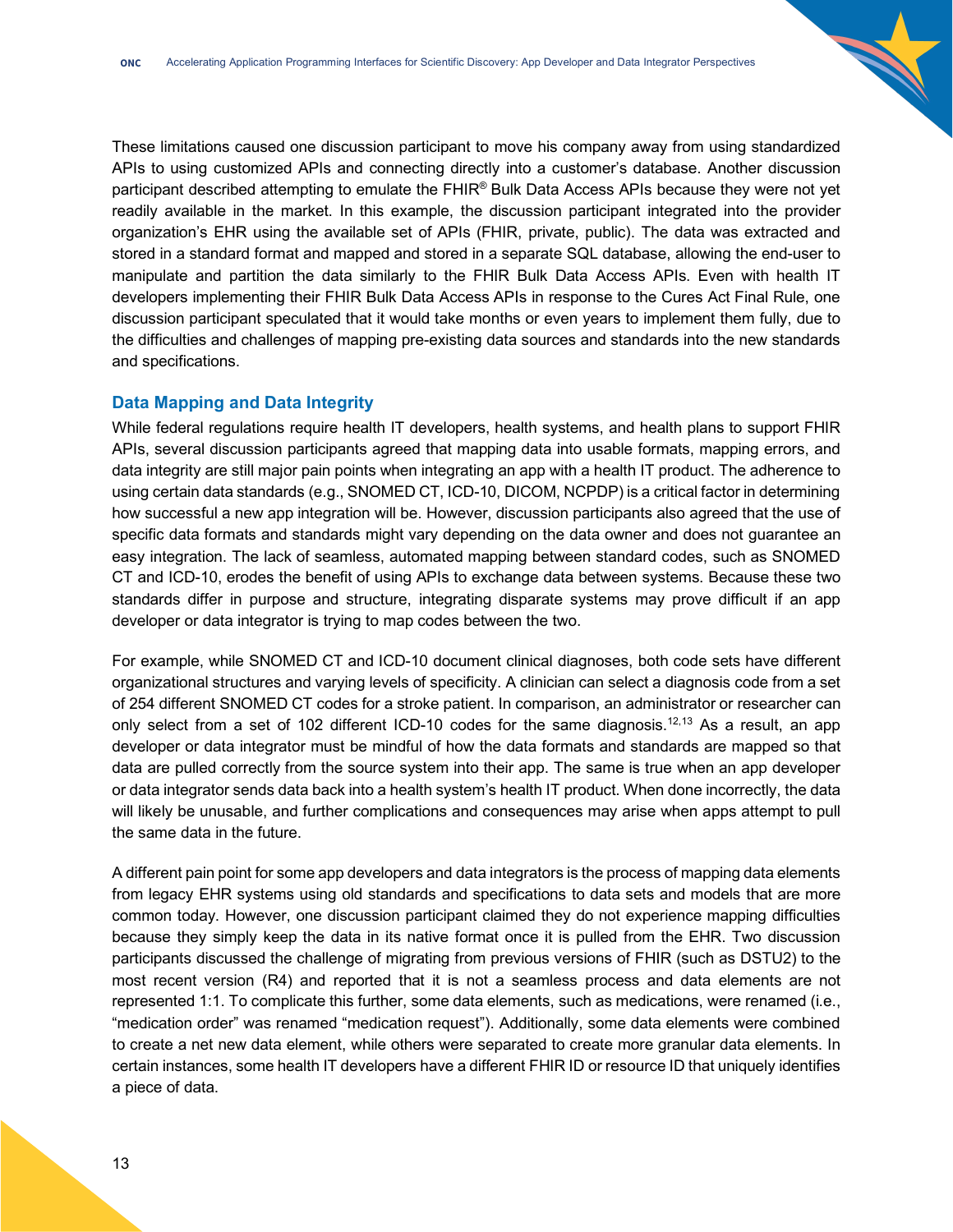

Questions included:

- Should the app preserve all the data elements between two standard formats? If so:
	- $\circ$  How does the app present the data in a simple way?
	- o How does the app ensure there are no duplicate data?
	- o How does the app display accurate and valid information?

Data collection, sharing, and presentation must be evaluated, so the app user's data are protected and securely maintained within the newly updated app. In the above example, the discussion participant highlighted the importance of both backward and forward compatibility. Once an app developer or integrator successfully updates their health IT product's codebase and maps the data to FHIR R4, it must be reintegrated into the health IT ecosystem.

While many of the difficulties app developers and data integrators experience with data mapping are due to technical specifications (e.g., conversion of outdated code, creation of new code, removal of legacy code, conversion of data in legacy or outdated formats), others can be attributed to data integrity challenges at the health system level. As EHR solutions by design tend to support localization and organization-specific workflows, app developers indicate that their apps present the data as it is provided. If there are mapping issues at the health system level, it is not a problem with the standard, but the varied implementation and mapping across organizations that can cause the data to appear in unexpected FHIR resources. One discussion participant described three major types of data and data integrity errors that may result from mapping errors:

- 1) Data mapped to incorrect fields (e.g., glucose level readings in the heart rate field, full narrative report text in a short text or positive/negative results field);
- 2) Variation in the taxonomy or nomenclature used between different health IT systems; and
- 3) Data fields with the same name that do not represent the same field.

These examples highlight the need for education for care team members that emphasizes the importance of careful data entry, data taxonomy or nomenclature uniformity, and data entry workflow standardization.

# <span id="page-13-0"></span>**API PROCESS IMPROVEMENT OPPORTUNITIES**

When asked about the availability of resources for third-party app developers and data integrators, several discussion participants agreed there should be an increase in the number of available resources to address the app development and integration processes, such as implementation guides and health IT developerspecific guides. Discussion participants also suggested various types of resources that would be beneficial to their experience but also their capability to develop and integrate third-party health care apps.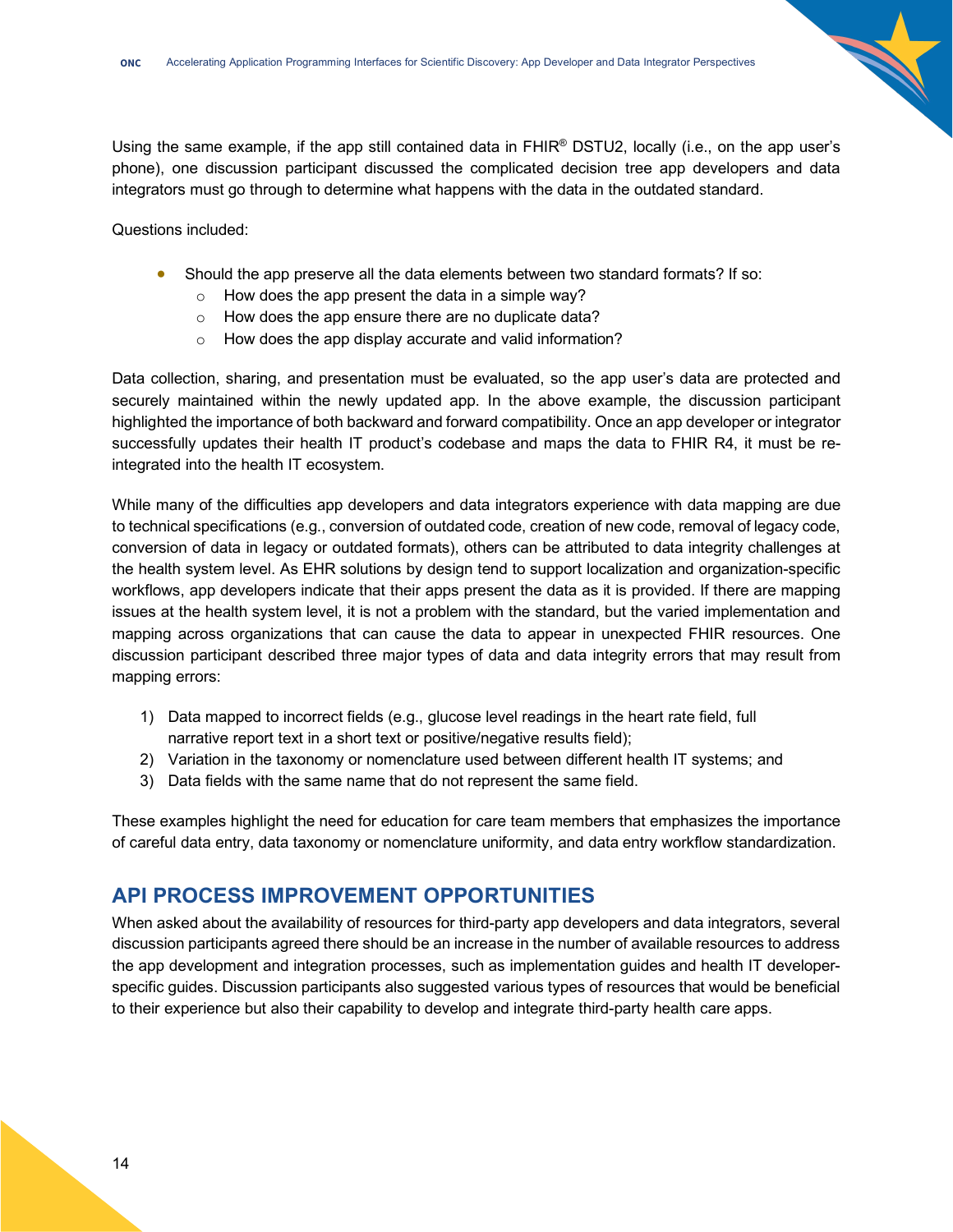

- App users who work with app developers/data integrators need more education on the standards and app development lifecycle.
- App developers and data integrators may benefit from a centralized repository of educational materials, information forums, tools, and resources.
- A public directory of health IT developer APIs, endpoints, and access points may be a helpful addition to the developer-specific public-facing websites.
- A central app directory where end users can find apps relevant to them organized by their participating provider(s) may be a helpful tool to promote more adoption and use of APIs and health apps.

#### <span id="page-14-0"></span>**Centralized Tools and Resources**

From a regulatory perspective, one discussion participant discussed the need for a centralized resource that reviews and highlights the regulatory requirement updates from previous editions (i.e., 2015 Edition Health IT Certification Criteria). Two discussion participants expressed the need to conduct in-depth evaluation and discovery phases just to stay current with new technologies (e.g., exchange mechanisms, exchange standards, data standards, data sets).

The discussion participant provided examples of helpful tools, such as timelines that indicate when new regulations must be implemented, documentation of what technologies are required, and documentation specific for each stakeholder type (e.g., health IT developers, third-party app developers, health care providers, end-users). These centralized resources will help third-party app developers better understand new government regulations and technology standards. Several discussion participants indicated that app developers often are confused by at least one facet of newly released regulations. In some cases, resources are centralized, but stakeholders do not know where to find them.

Many discussion participants discussed the need for centralized documentation of FHIR® resources (DSTU2, STU3, and R4) for all health IT developers and other app development and integration resources, such as published lists of health IT developer endpoints, which is currently under development. They also described the desire to understand different health IT developers' registration and integration processes and the required standards and data sets that must be supported by third-party health care apps per government regulations and policies. For health IT developers who do not have published endpoints, app developers must often call individual health IT developers to access their FHIR endpoints and/or understand their registration process.

Several discussion participants noted the lack of access and transparency to each health IT developer's FHIR resources, resulting in additional barriers and challenges for the small third-party app developer trying to develop, integrate, and deploy their health app into health care organizations. Some discussion participants noted that many health IT developers do not provide the resources to support many methods of exchange, and claimed that out of 100 health IT developers, only two published their FHIR resources publicly. To alleviate these burdens, one discussion participant proposed creating a public directory of health IT developer APIs, resources, registration processes, and health care organization-specific endpoints.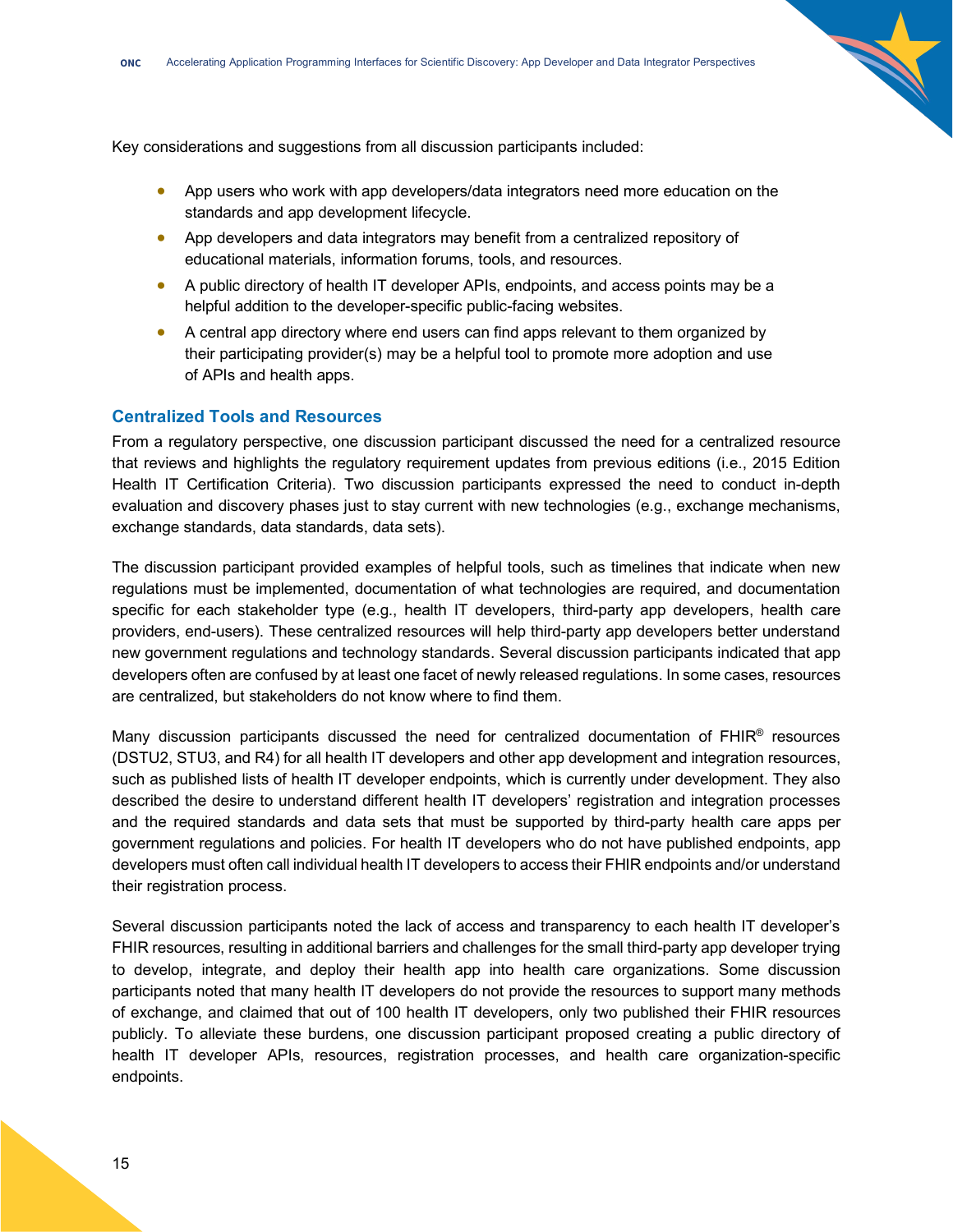### <span id="page-15-0"></span>**Industry Education and Collaboration**

When asked about the current availability of public forums (e.g., web-boards, conferences) for third-party app developers to ask questions, exchange information, and collaborate, discussion participants agreed that the forums are limited in availability, do not convene regularly, or do not exist. One discussion participant stated there are very few places to ask questions for smaller to mid-market health IT developers.

Third-party app developers may have limited opportunities to educate themselves through professional organizations such as the Healthcare Information and Management Systems Society (HIMSS) Electronic Health Record Association (EHRA), as these often require costly memberships. Another discussion participant claimed that the market is fiercely competitive and lacks collaboration between health IT and app developers. Furthermore, the discussion participant stated that there is conflicting technical documentation and implementation guidance across several different online sources, making it difficult to

determine the real source of truth. Key drivers for data integrators' business models are to simplify the process and help educate app developers in working with different health IT developers. Data integrators are beginning to develop educational materials (e.g., blog posts, podcasts, videos, webinars) for app developers and provider organizations).

In addition to providing educational materials, data integrators often provide app developers with a suite

**Knowledge is one of our greatest assets, to be quite honest - of processes, of EHRs, and what it's like. That is absolutely one of those unspoken benefits that we [data integrators] provide.** " "

of testing tools. One discussion participant described their testing tools as robust, health IT developer agnostic, and presenting relevant and realistic testing scenarios. Another discussion participant acknowledged using data integrators provides the easiest path to developing, integrating, and deploying apps. Subsequently, data integrators have been a valuable resource for not only app developers but also for provider organizations who are trying to implement apps into their environments.

Furthermore, discussion participants highlighted the importance of hiring app developers with prior realworld experience since there are many nuances and health IT developer-specific APIs that are complex. By understanding the third-party health care app development, integration, and deployment process, provider organizations may mitigate some of these risks and challenges. However, discussion participants noted that there is more demand for app developers with health apps development experience than there is available supply.

#### <span id="page-15-1"></span>**Guidance for Provider Organizations**

Like app developers, provider organizations also require additional information about the processes for implementing APIs and apps. Specifically, provider organizations do not understand the standard processes required to develop, integrate, or deploy a third-party app into their specific organization. Multiple discussion participants believe data integrators provide a valuable niche service as advisors and educators to assist in this process and has driven provider organizations to utilize data integrators rather than manage and connect to apps directly.

One discussion participant discussed common challenges at academic medical centers that seek to leverage FHIR® APIs: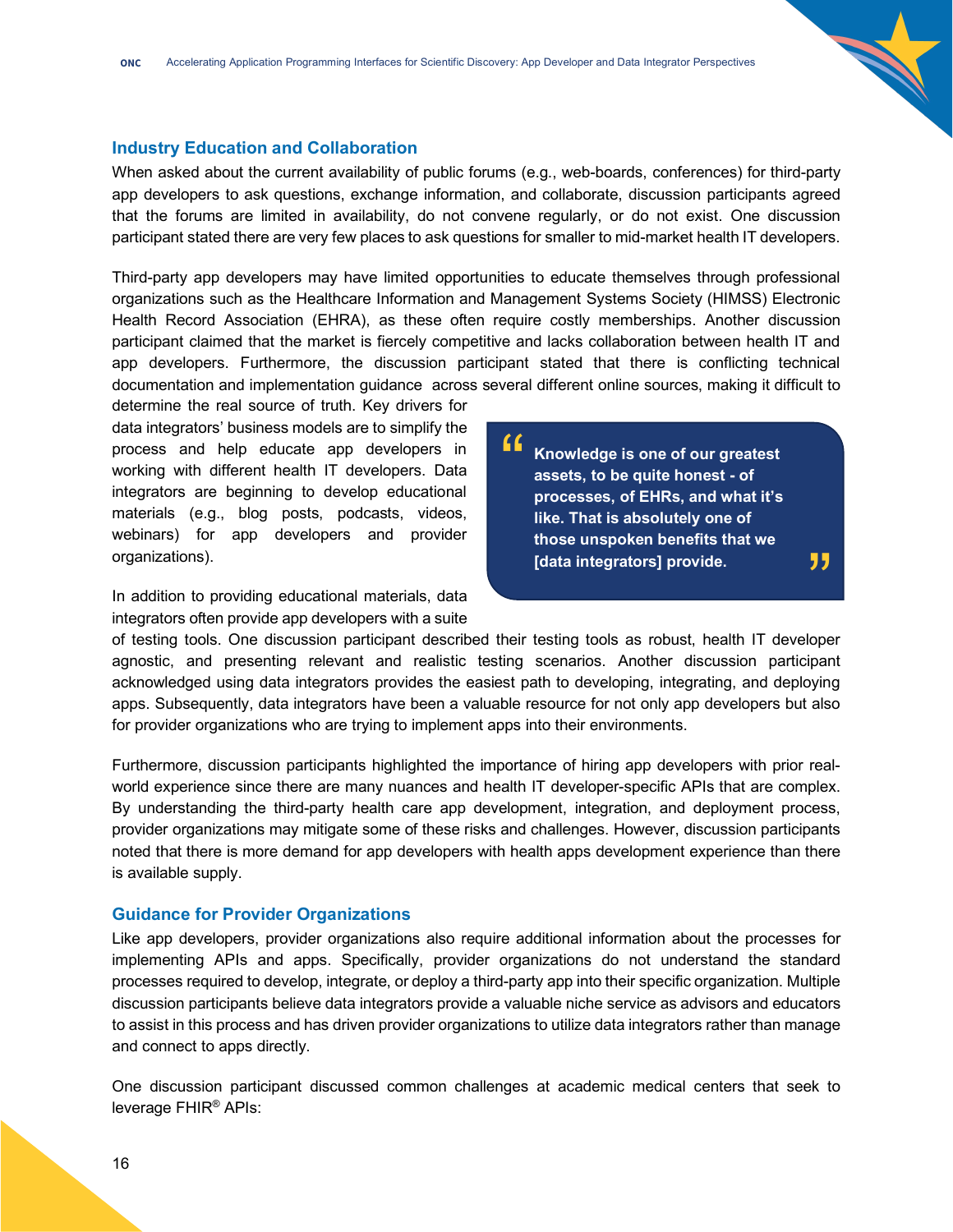- Clinicians and researchers secure funding for research studies that involve use of a novel app, and may hire an app developer to develop it. However, the custom app requires FHIR<sup>®</sup> resources or APIs that are not available or exposed through their health system's health IT product.
- The result is a codebase that cannot be easily integrated into the system's health IT product's infrastructure and relies on data formats that cannot be accurately mapped to the organization's health data infrastructure.
- Ultimately, the app is used in the research study, but is never deployed to the organization's live production environment.

In addition to emphasizing the need for provider organizations to understand the app development, integration, and deployment process, multiple discussion participants discussed the need to standardize integration workflows to better inform and improve scalability and reduce the resource-intensive workload. To integrate at scale, three discussion participants believed it is necessary to automate the app registration, onboarding, and integration process. One discussion participant suggested that an automated approval process should be reduced to approximately 24 hours or less.

Most health care provider organizations do not have access to standards expertise in-house and assume that products will be "plug and play". One discussion participant used an example from provider organizations implementing patient engagement solutions to illustrate this challenge:

- A health system attempts to gain a competitive edge or fulfill a regulatory requirement by implementing various patient engagement solutions.
- The health system acquires one health IT product to solve their appointment and scheduling needs, a second product to solve their patient communication needs (e.g., fax, SMS, video chat), and a third product to solve their revenue cycle management needs.
- Ultimately, the organization realizes those three products are not interoperable, and they must then acquire an additional product that will consolidate all three solutions.

The discussion participant concluded by discussing the need for an API implementation roadmap to determine how one health IT product could communicate and exchange data with the other using APIs. Having resources and tools for provider organizations that do not require them to contract for or hire technical expertise can help accelerate adoption and use of standardized APIs and apps.

# <span id="page-16-0"></span>**PRIVACY AND SECURITY CONSIDERATIONS**

As health apps become more prolific in the marketplace, organizations must prioritize strict privacy and security safeguards to protect users' data from breaches. The increase in data breaches of health apps, including the most recent breach of over 61 million records related to fitness trackers and wearables, highlights the need for increased attention to strong cybersecurity practices and policies.<sup>14</sup> In addition, recent changes have been made to breach notification requirements, including the September 21, 2021 Federal Trade Commission (FTC) policy statement emphasizing that health apps and connected device companies must comply with the Health Breach Notification Rule (Rule).15 The Rule requires vendors that collect sensitive health data to notify consumers when they experience a data breach. The statute directing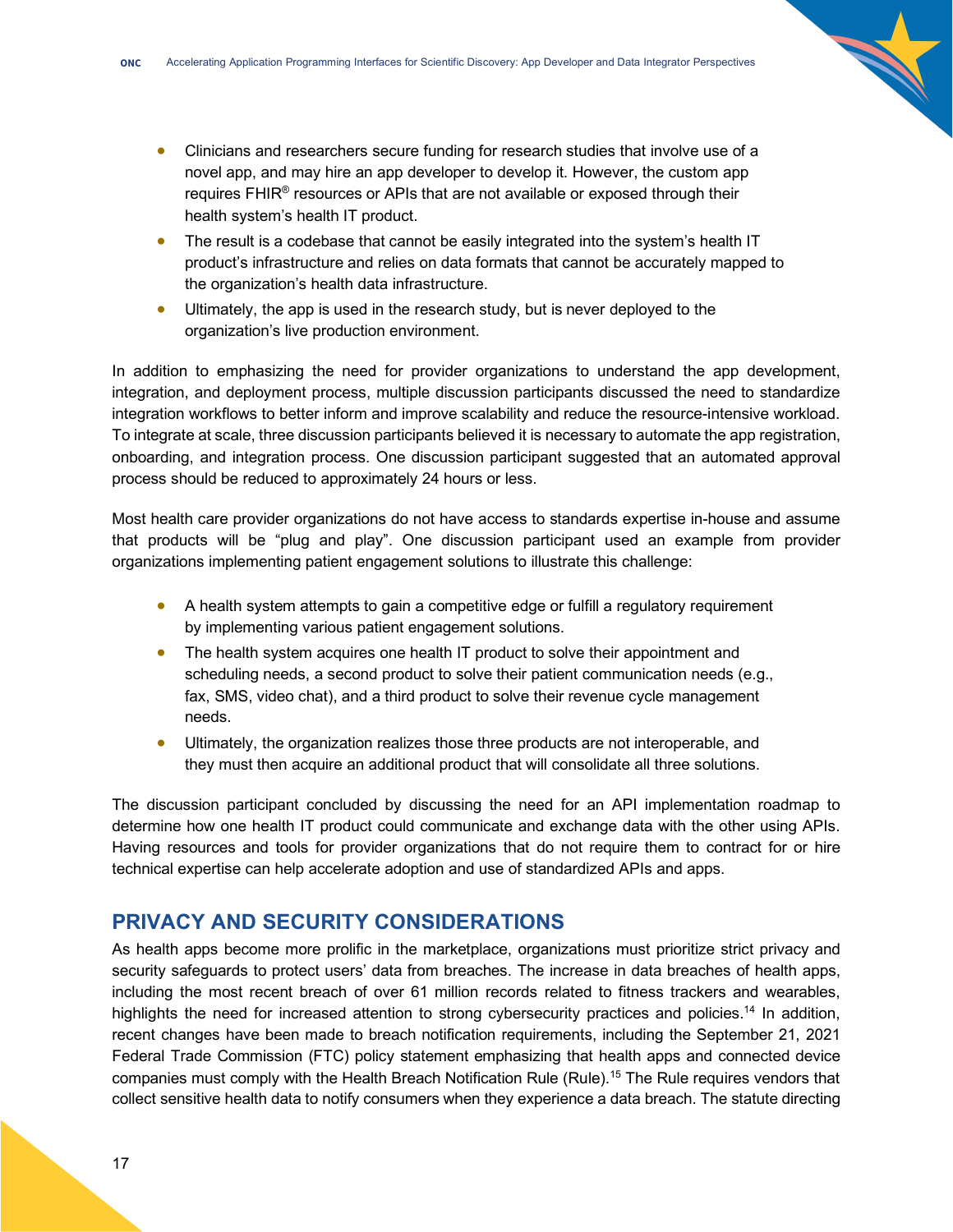the FTC to promulgate the Rule requires that a "personal health record" be an electronic record that can be drawn from multiple sources. The Commission considers apps covered by the Rule if they are capable of drawing information from multiple sources, such as through a combination of consumer inputs and APIs. In addition, the Commission reminds entities offering services covered by the Rule that a "breach" is not limited to cybersecurity intrusions or nefarious behavior. Incidents of unauthorized access, including sharing of covered information without an individual's authorization, triggers notification obligations under the Rule.

Discussion participants agreed that strong privacy and security protections are critical for successful implementation of APIs and health apps in the marketplace. They described the following themes related to the availability and quality of security practices in the development, testing, and deployment of these solutions:

- More granular levels of consent/scope are needed to provide consumers with more transparency on specific data elements and explicit timeframes their data will be shared.
- Lengthy security risk assessments and overly complex approval processes from some health IT developers or provider organizations often cause delays in implementation schedules.
- App developers need to become accustomed to providing a privacy statement to users specifying their commitment to security and the risks of releasing EHI to any third-party.
- More guidance is needed regarding the administrative processes associated with privacy and security requirements, including contracts, data use agreements, Business Associate Agreements, and user consents.

When asked about privacy and security concerns, discussion participants noted that provider organizations often lacked robust security processes and trusted frameworks to manage patient data in third-party apps. Furthermore, many health systems often do not have a governance structure in place to determine the necessary privacy and security workflows and provide security reviews of third-party health apps. There is a link between the lack of a governance structure and the lack of internal stakeholder alignment. There is often not a single point of decision making, but rather many relevant stakeholders. These may include the: Chief Information Officer, Chief Information Security Officer, Information Security professionals, other Csuite level executives, and the clinical staff.<sup>16,17</sup>

# <span id="page-17-0"></span>**Granular Consent and Workflow**

From a technical perspective, two discussion participants noted that current FHIR<sup>®</sup> APIs allow app users to consent to a granular level exchange of their EHI down to specific data elements. However, extracting health data from the source system (e.g., EHR) to the third-party app or the patient's personal mobile device remains a consent workflow challenge. One discussion participant summarized that FHIR offers a sufficient framework for the development of apps but does not solve other processes, such as privacy, security, and consent. However, initiatives such as the Argonaut Project aim to create more granular consent flows. Two discussion participants discussed their respective app's ability to exchange individual data elements via FHIR APIs (e.g., step counts, heart rate, weight, blood glucose level, medications, problem lists). One discussion participant stated their app allowed users to select the frequency of data exchange, allowing users to decide if they want continuous data exchange or a one-time exchange.

As third-party health apps become more ubiquitous, discussion participants described their desire to empower app users to make their own decisions. Participants also expressed the need to use case-specific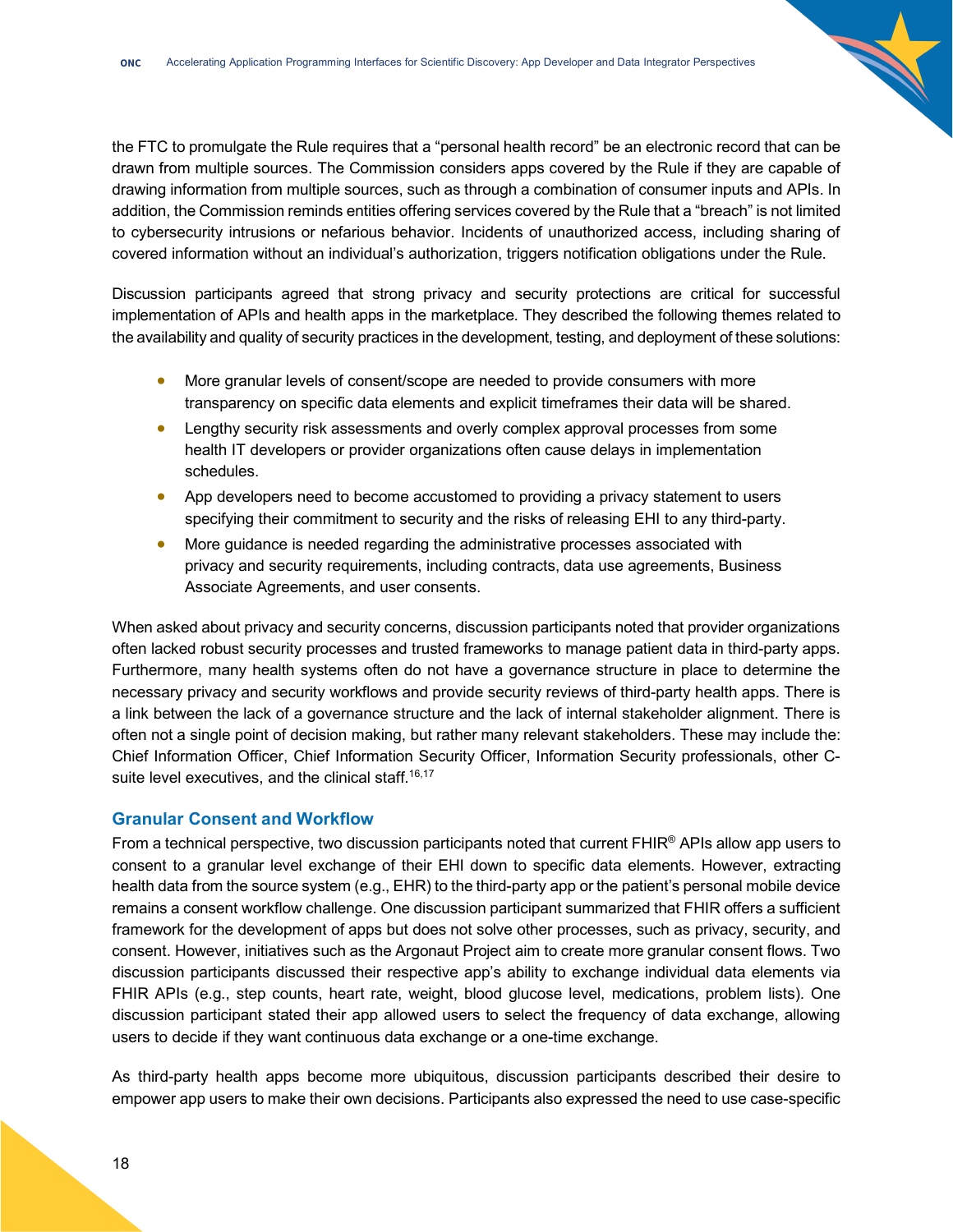workflows to ensure the privacy and security of health data. One discussion participant expressed concern over the exchange of health data without the ability to filter out trial-specific or patient-sensitive health data. The discussion participant highlighted a nascent  $HL7^\circ$  workstream that is focused on building patientcentric privacy flags into FHIR® data models as an attempt to mitigate some of these concerns. This workstream is similar to, but separate from, the HL7 Vulcan Accelerator's work bridging existing gaps from a translational and clinical research stakeholder perspective.

### <span id="page-18-0"></span>**Data Governance**

With the continued development of the health app market, one discussion participant noted a need for a streamlined approach to third-party app integration from a data governance perspective, specifically regarding user consent and health data exchange. During the discussion, the participant provided examples of questions that they believed must be answered to ensure a streamlined approach to data governance:

- How should third-party app developers and apps be introduced into a data exchange ecosystem, whether on an app-level or health system level?
- How should third-party apps and app developers be held accountable for data governance?
- What sort of review processes are required, both from a privacy and security standpoint?
- How will data governance change between commercial third-party apps and research apps?
- How do we help app users understand these nuances as they make their own decisions?

To answer these questions, the participant hosted key stakeholder workshops to gain relevant insights. In addition, the organization continued to collaborate with academic medical centers to iteratively build a data governance model that works for potential app users so that they are comfortable sharing data with thirdparties in a sensible and usable manner. That work resulted in a model similar to the model used by Apple in their Apple Health and Apple ResearchKit apps, where the data only resides on the app user's device. The third-party app facilitates a direct connection between its user's mobile device and the health system portal using Argonaut specs and OAuth flows. In this way, the third-party app has no direct control or storage of its users' health data. For example, the Apple Health and CommonHealth apps do not have access patient data and do not collect precise adoption information in terms of users.

Other discussion participants described data governance models where the app user's health information is stored in a data retention layer before it is exchanged with the user's mobile device. Many discussion participants noted the necessity of the data retention layer to enable certain capabilities, such as reconciliation and FHIR Bulk Data Access API substitutes. Furthermore, one discussion participant stated that many business models were built around the aggregation of data. The aggregated data may then be de-identified so that the data can be re-used, re-purposed, or sold.

On a market level, one discussion participant was concerned about the lack of clarity over the governance of third-party apps in the market, specifically the process to remove nefarious and malicious apps from app galleries and app stores. App stores, such as Google Play or Apple's App Store, have general guidelines for security, privacy, and app performance, but these guidelines do not include provisions that support the quality, safety, security, and efficacy of the health information used by the app.<sup>18,19</sup> Furthermore, there is no ongoing surveillance and oversight of health apps, and app stores could remove apps in response to negative user feedback unrelated to the quality or safety of the app.<sup>20</sup>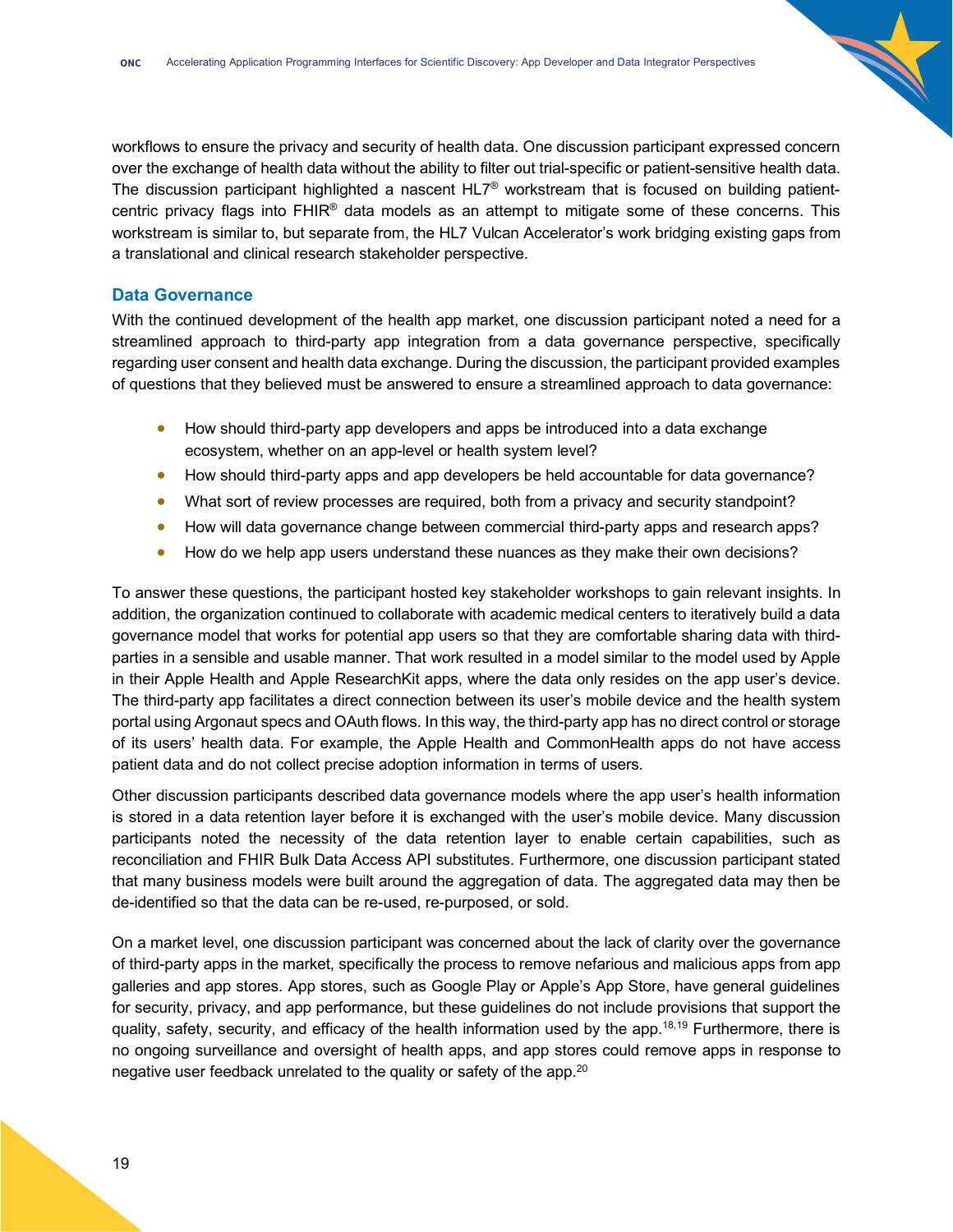### <span id="page-19-0"></span>**Data Security Risks and Liabilities**

Discussion participants agreed that standardized FHIR® APIs allow for safe health data exchange between relevant stakeholders (e.g., health systems, health care providers, data warehouses, health IT products, third-party health app users). Although two discussion participants disclosed that their apps do not contain a data retention layer, most discussion participants' apps disclosed storing users' health data in a data retention layer in a cloud or local server. While this enables additional capabilities (e.g., active deduplicating of data, filtering of health data, building algorithms for new data analysis functions, testing of new apps), aggregation of data within a data retention layer creates additional liabilities or risks for the app developer because of the new endpoint and the associated governance responsibilities.

Discussion participants highlighted the need for app developers to provide ample disclosures to users regarding the future exchange of the user's health data with other third-parties (e.g., other apps, health care providers, researchers). One discussion participant stated that their health data exchange disclosure informs their users that once they share the health data with a third-party app, the third-party health care app's privacy policy governs the health data.

Additional considerations for the implementation and management of APIs in can be found in the ONC publication "*Key Privacy and Security Considerations for Healthcare Application Programming Interfaces (APIs)*."21 The document describes key privacy and security considerations that include administrative, technical, and organizational controls needed for building a robust data protection program (Table 2).

| <b>Privacy Considerations</b><br>for Implementing APIs                                           | <b>Security Considerations</b><br>for Implementing APIs |
|--------------------------------------------------------------------------------------------------|---------------------------------------------------------|
| HIPAA right of access                                                                            | Encryption of data in transit                           |
| Scope and granularity of patient<br>choice                                                       | Input validation of API calls                           |
|                                                                                                  | Access controls – protecting against unauthorized users |
| Methods for revoking sharing<br>permissions<br>Development of organizational<br>privacy policies | Service provider security                               |
|                                                                                                  | Data integrity protection                               |
|                                                                                                  | Patient portal security                                 |
|                                                                                                  | Development of organizational security policies         |

### *Table 2. Key Consideration for Privacy and Security of APIs*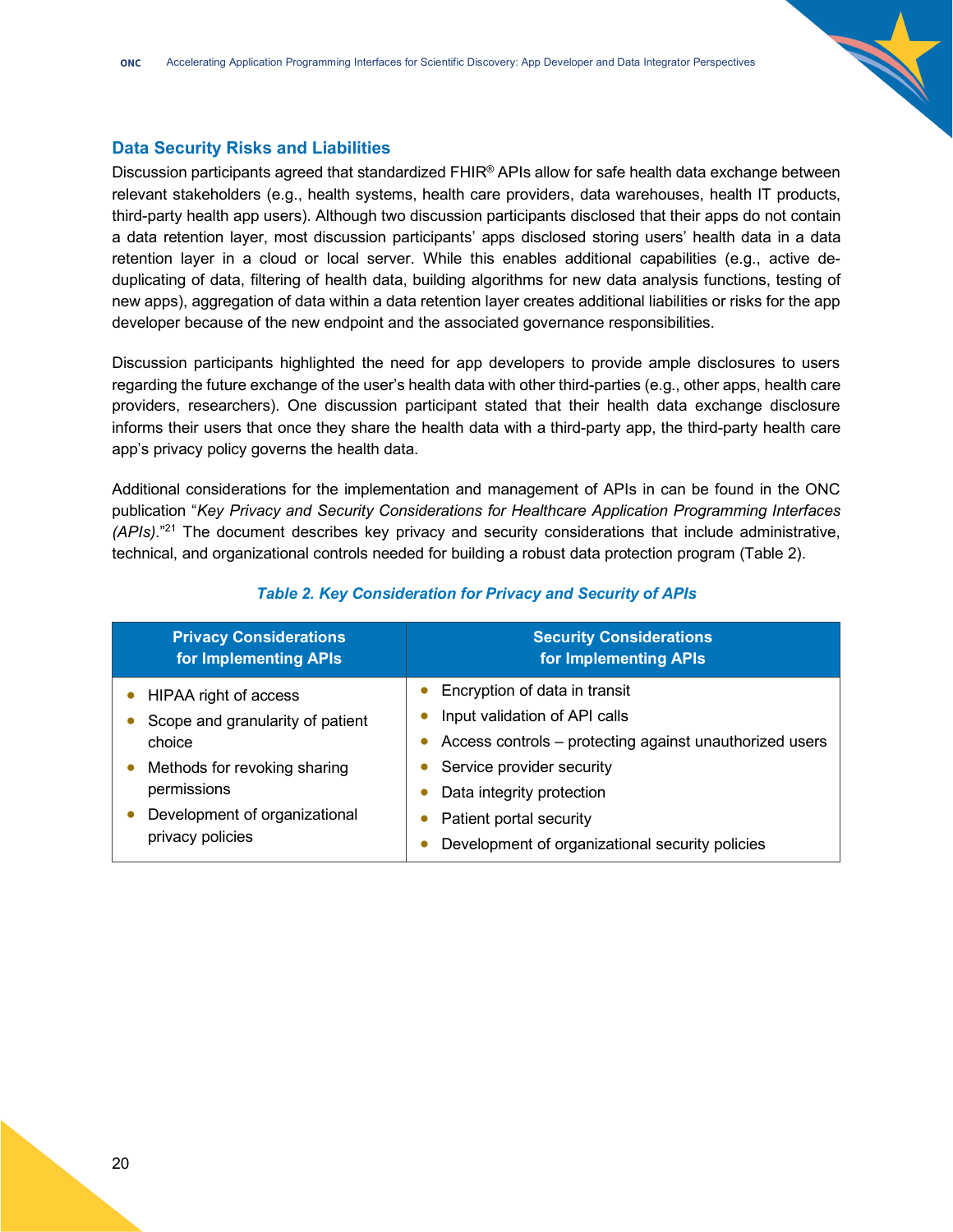

# <span id="page-20-0"></span>**Conclusion**

Innovations in the digital health sector through the development and deployment of APIs and apps can enable greater accessibility to, and interoperability of health data. This project sought to understand the perspectives of app developers and data integrators as they work to bring those heath app solutions to the market. In addition, health IT developers continue to make modifications to their software and provide additional documentation and tools to meet ONC Cures Act Final Rule certification requirements, which app developers and data integrators must use to navigate an often cumbersome, costly and time-intensive process.

Discussions with app developers and data integrators focused on their experience interacting with health IT developers' technical documentation, resources, and tools as they worked to develop, test, and implement APIs and apps. The findings provide insight into their challenges and barriers, and opportunities as they continue to push the health app economy forward.

The priorities and needs that emerged support the strategies that ONC established in the Agenda and considerations in realizing the vision of the ONC Cures Act Final Rule. In particular, participants underscored:

- Increased demand for high-quality health data is driving the market to deliver innovative solutions;
- Standardization of APIs may result in benefits including reductions in the time, cost and variation of app development, testing, and implementation processes;
- Integration across disparate health IT systems and organizations often requires the use of private APIs and interfaces when data are not easily obtained through standardized APIs;
- Forwards and backwards compatibility (when old code reads new data, and when new code reads old data, respectively) between versions of  $FHIR<sup>®</sup>$  remains a challenge to accurately map and represent data that are meaningful to end users;
- Data mapping and normalization is needed to produce high-quality data used by apps;
- Access to quality documentation, educational materials, collaboration tools, and support will help app developers and integrators working with health IT developers and third-parties; and
- Trust in APIs and apps will depend largely on having strong privacy and security controls.

Limitations on the information gathered from stakeholder interviews included the small sample size and limited number and type of stakeholder groups represented across the discussion participants. The openended nature of the discussions facilitated gathering valuable individual insights that may or may not be able to be aggregated and synthesized across stakeholder groups. Discussions identified potential areas for ONC to consider for future funding of studies, pilots, or policy development. Discussion participants varied in their insights into the broader goals of ONC and national priorities for interoperability and research.